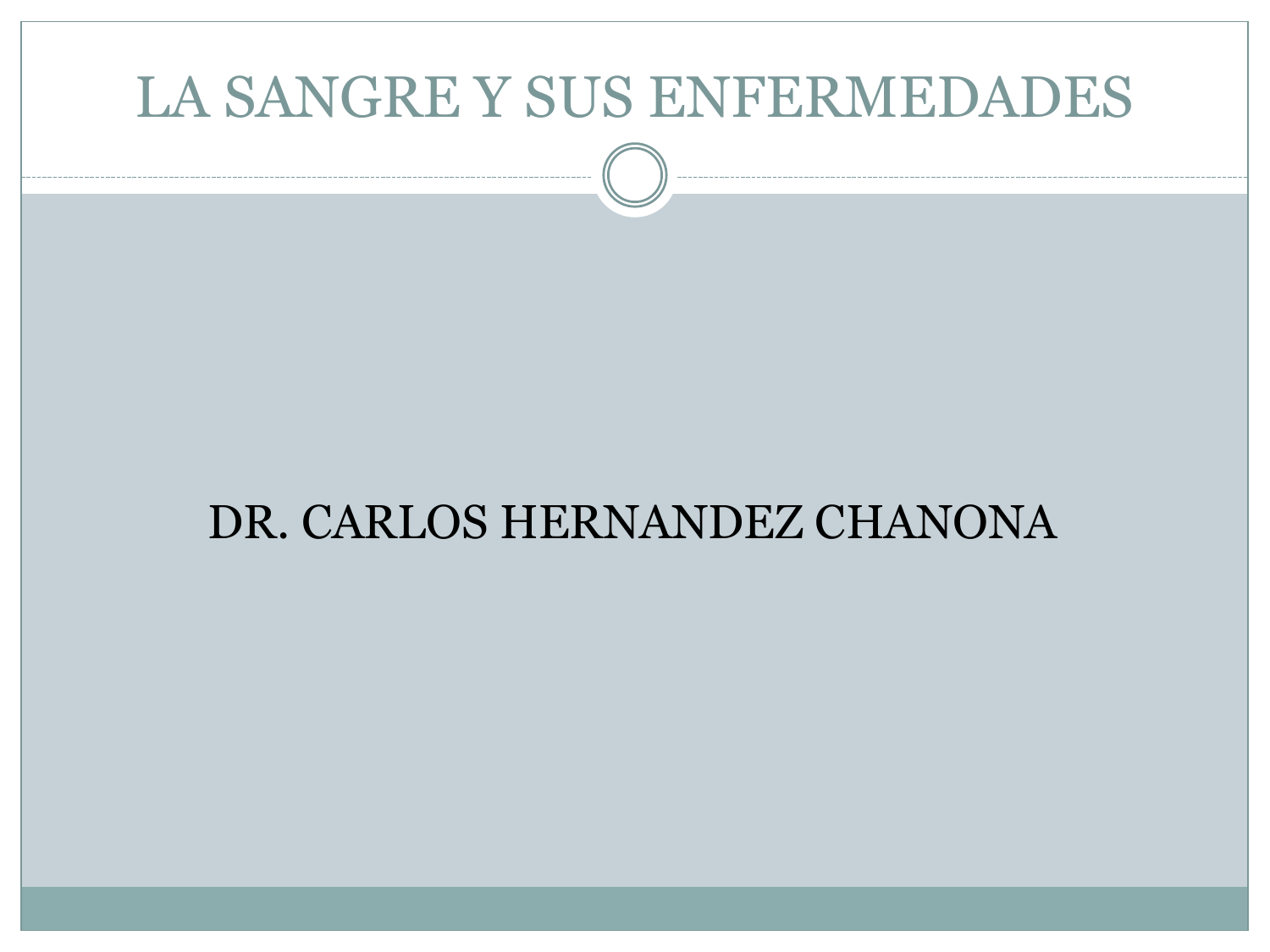LA SANGRE ES UN TEJIDO VIVO FORMADO POR LIQUIDOS Y SÓLIDOS.

- LA PARTE LIQUIDA LLAMADA PLASMA, CONTIENE AGUA, SALES Y PROTEÍNAS.
- MÁS DE LA MITAD DE LA SANGRE ES PLASMA.
- LA PARTE SÓLIDA DE LA SANGRE CONTIENE GLÓBULOS ROJOS, GLÓBULOS BLANCOS Y PLAQUETAS.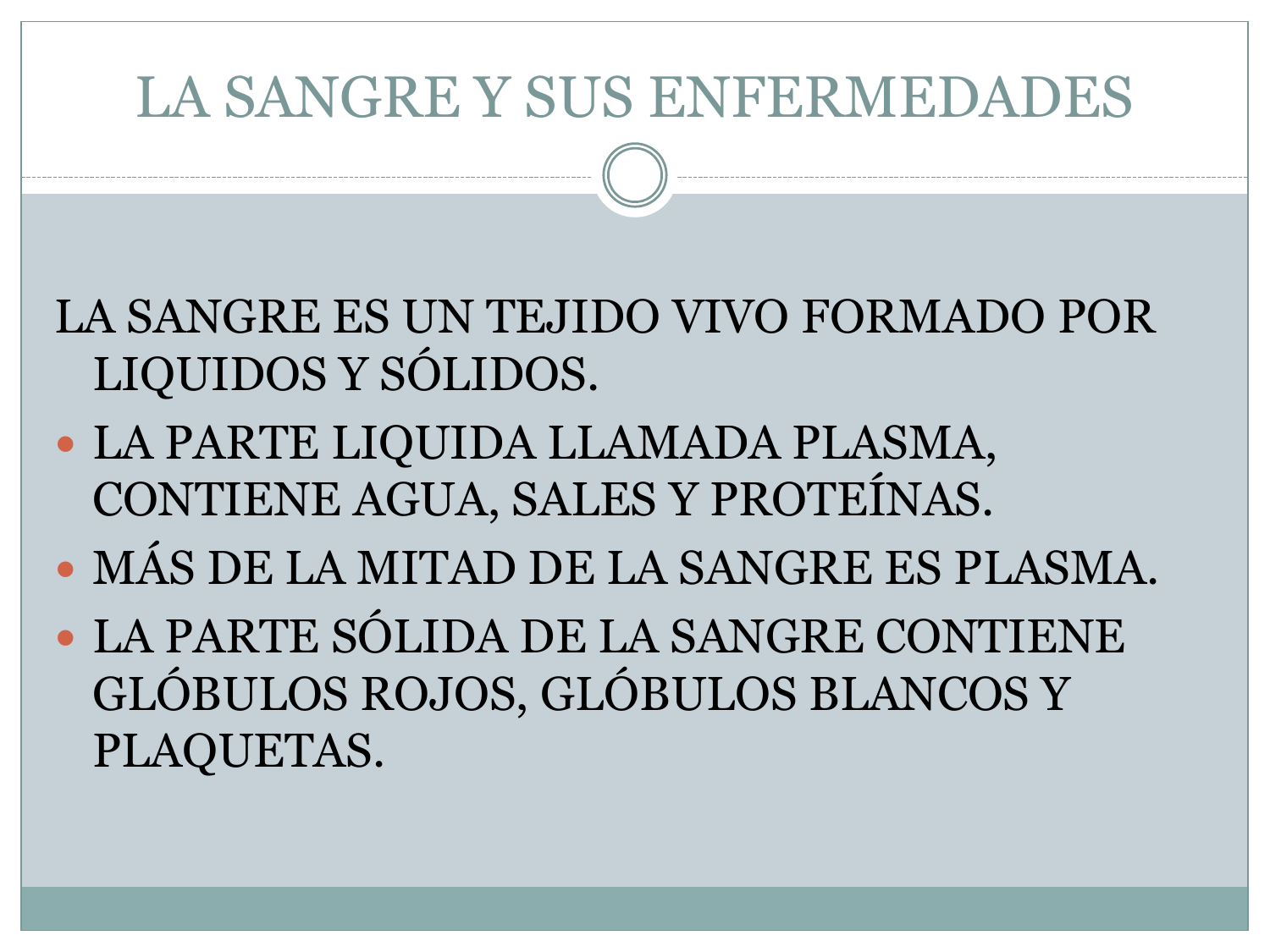- LOS GLOBULOS ROJOS TRANSPORTAN EL OXIGENO DE LOS PULMONES HASTA LOS TEJIDOS Y ORGANOS.
- LOS GLOBULOS BLANCOS CONBATEN LAS INFECCIONES Y FORMAN PARTE DEL SISTEMA INMUNOLOGICO QUE ACTUA COMO DEFENSA DEL CUERPO.
- LAS PLAQUETAS AYUDAN A LA COAGULACION .
- LA MEDULA OSEA,´PRODUCE LAS CELULAS SANGUINEAS NUEVAS .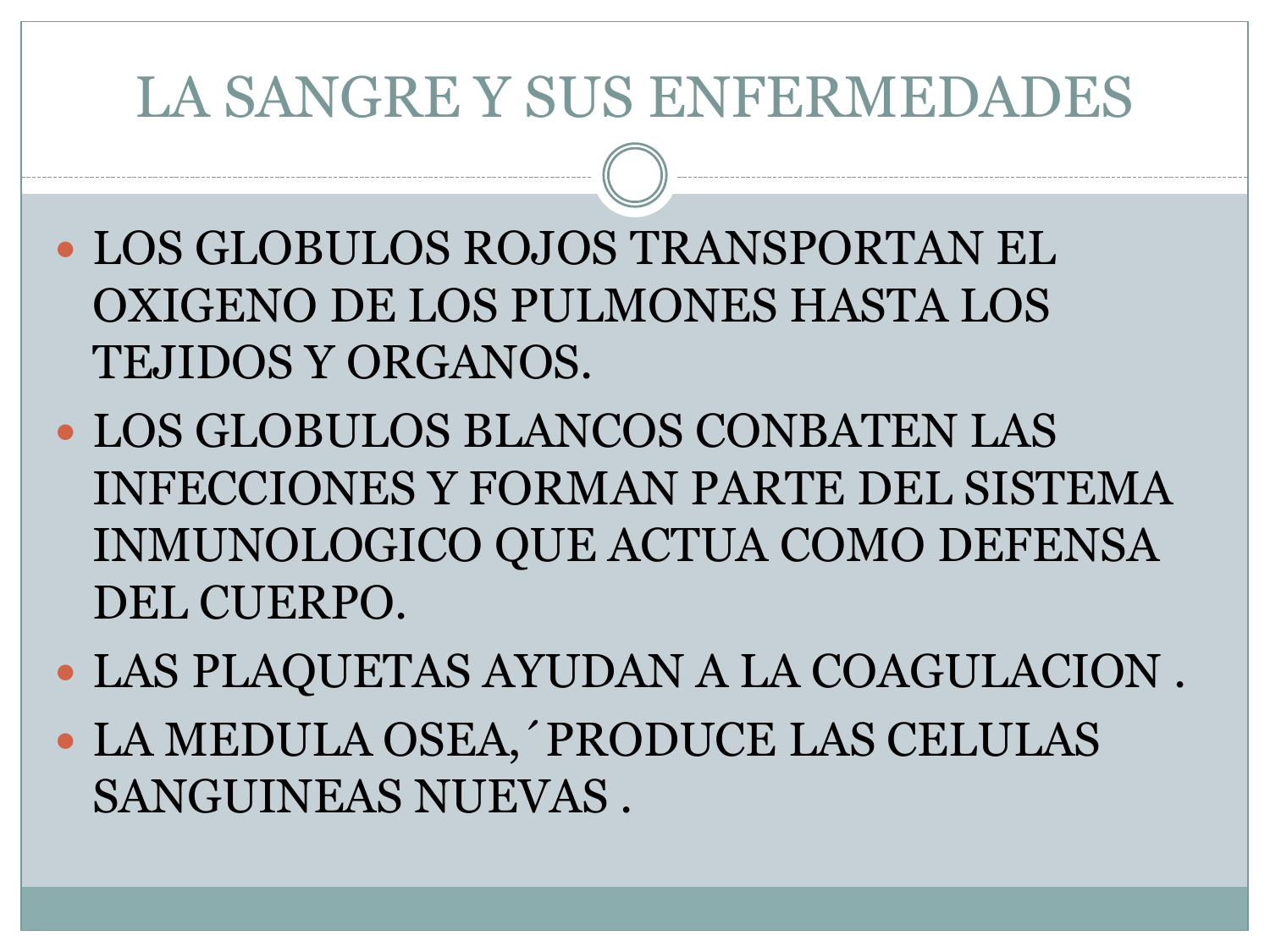LOS GLOBULOS ROJOS VIVEN 120 DIAS APROXIMADAMENTE.

 LAS PLAQUETAS VIVEN 6 DIAS. LOS GLOBULOS BLANCOS MENOS DE UN DIA.

 DESDE SIEMPRE HAN EXISTIDO MUCHOS PROBLEMAS CON LA SANGRE POR QUE.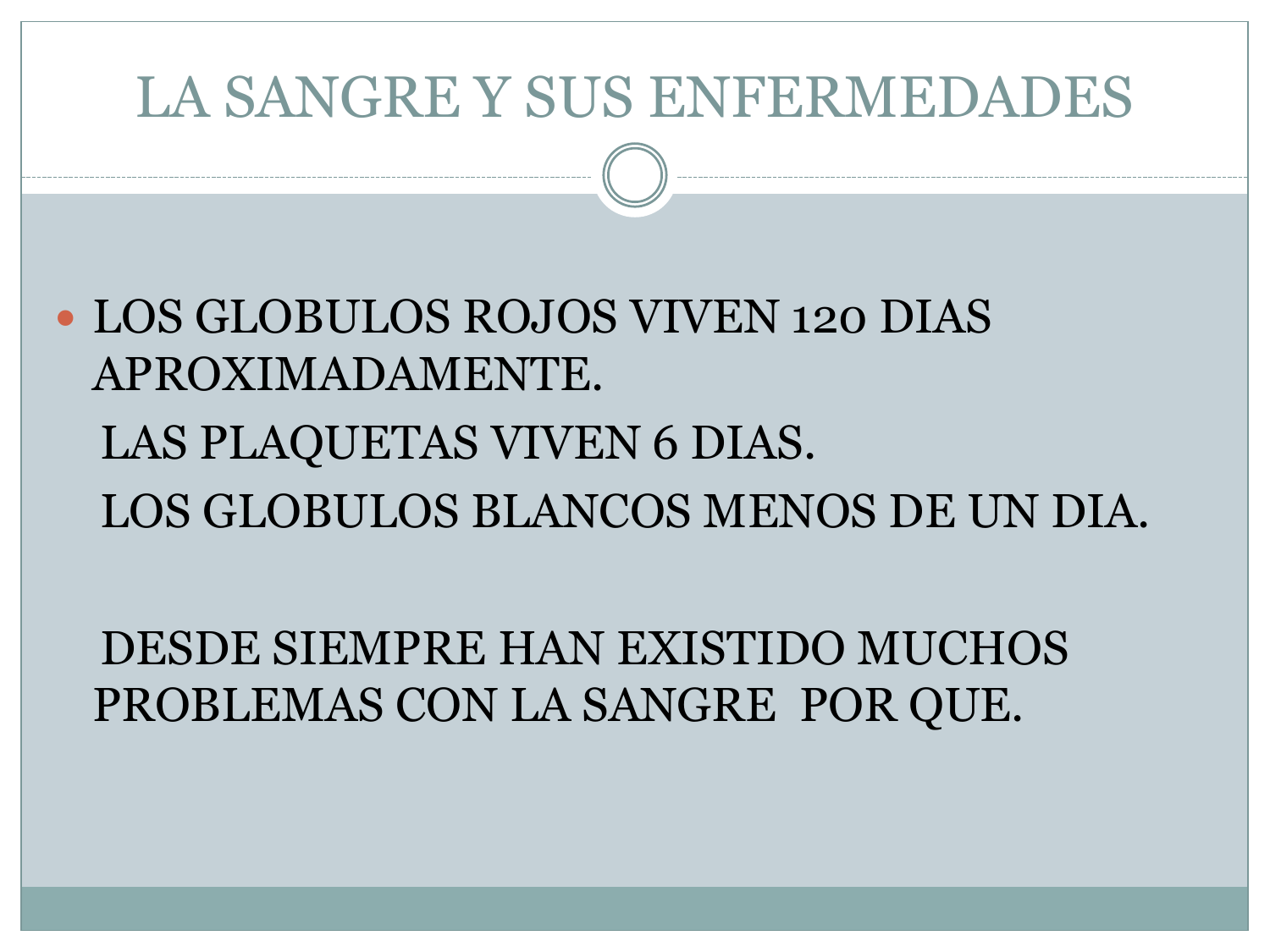- LA SANGRE ES LA VIDA MISMA.
- ES LA FUERZA PRIMORDIAL QUE IMPULSA EL PODER Y MISTERIO DEL NACIMIENTO, LOS HORRORES DE LA ENFERMEDAD, LA GUERRA Y LA MUERTE VIOLENTA.
- SE HAN CONSTRUIDO CIVILIZACIONES ENTERAS SOBRE LA BASE DE LOS LAZOS DE SANGRE.

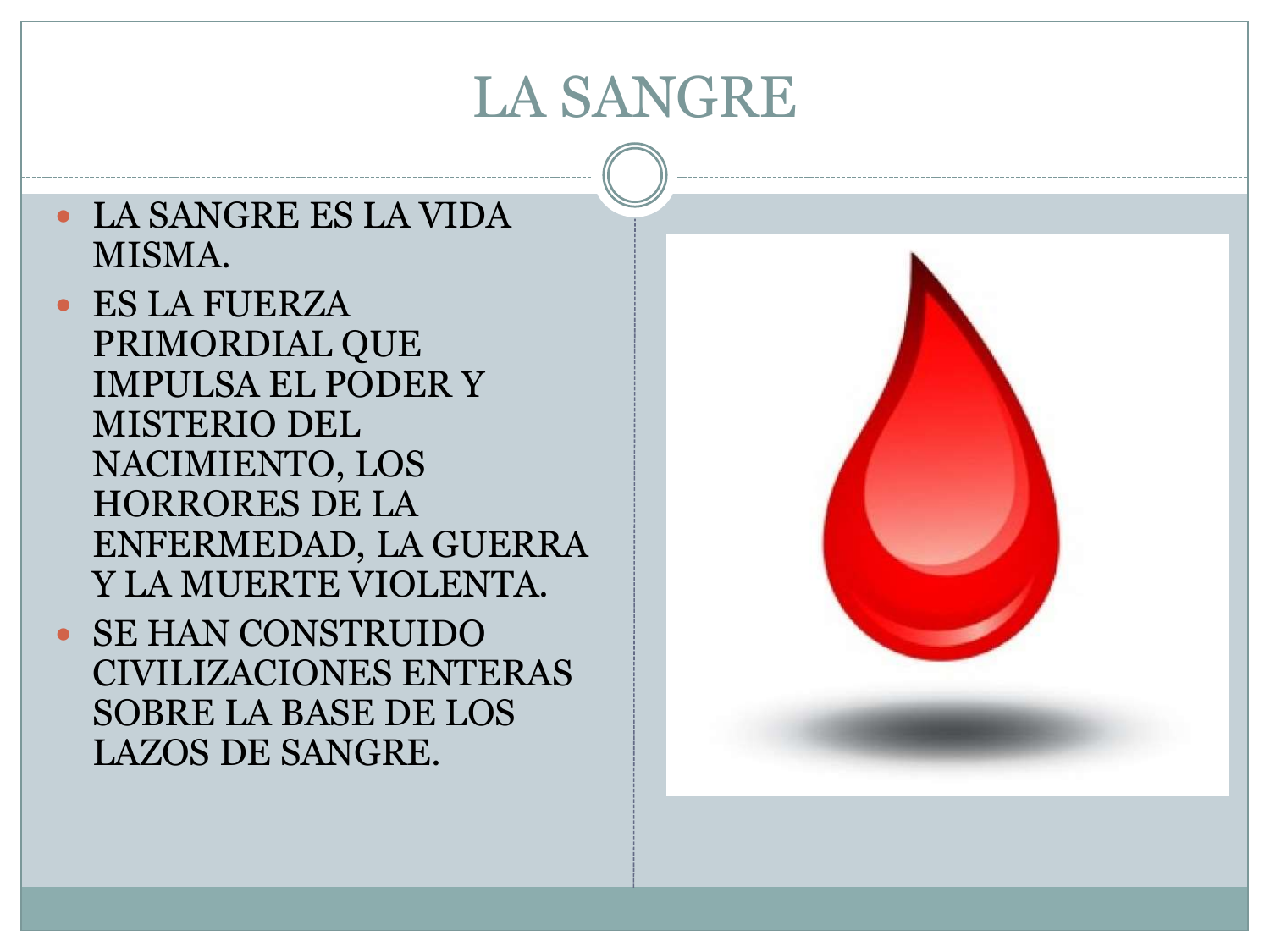## LA SANGRE EN LA HISTORIA

#### LAS TRIBUS, LOS CLANES Y LAS MONARQUIAS HAN DEPENDIDO DE ELLOS.

- LA SANGRE ES MAGICA. LA SANGRE ES MÍSTICA. LA SANGRE ES ALQUIMICA.
- APARECE A LO LARGO DE LA HISTORIA HUMANA COMO UN PROFUNDO SÍMBOLO RELIGIOSO Y CULTURAL.

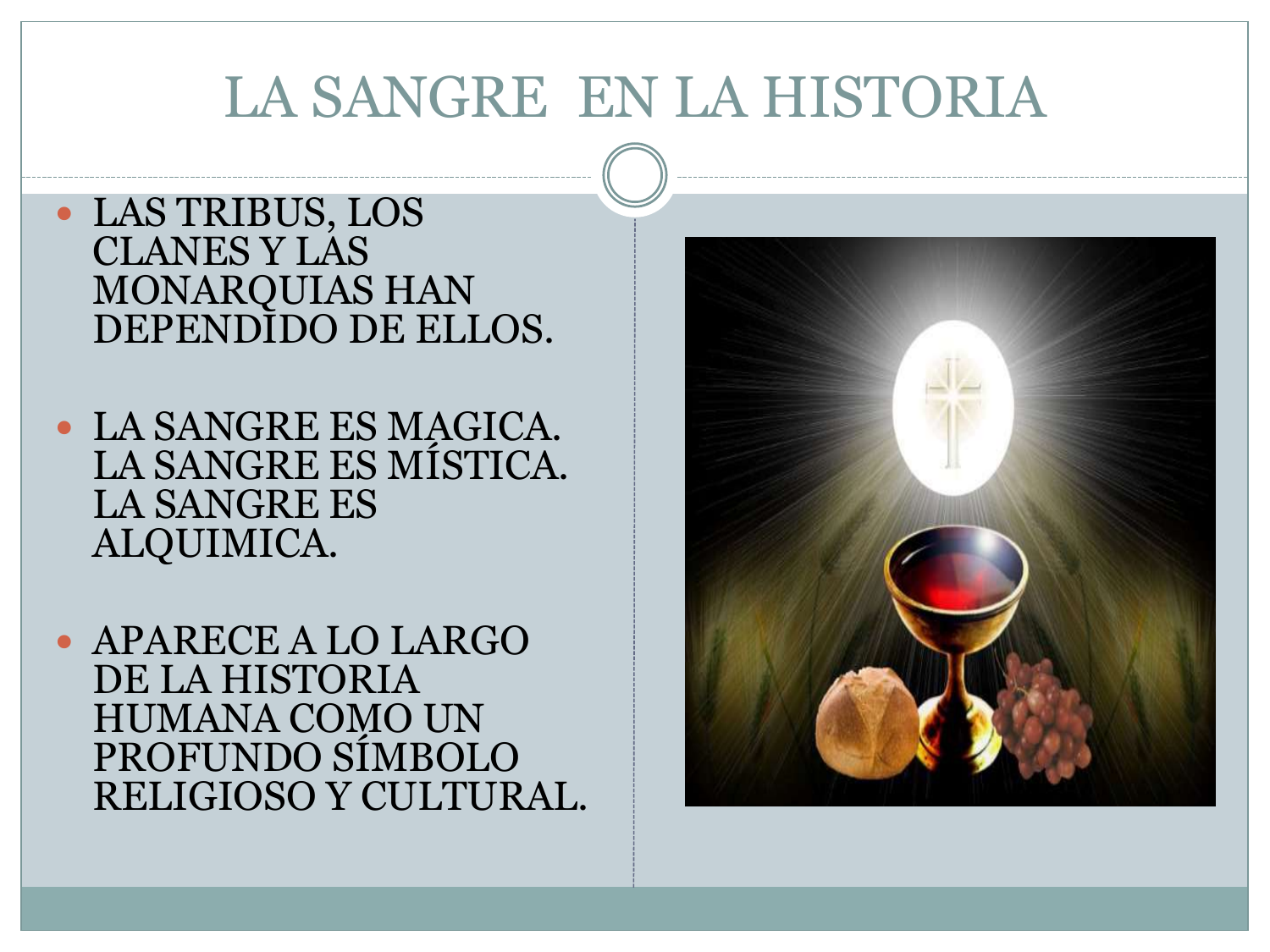- LOS PUEBLOS DE LA ANTIGÜEDAD LA MEZCLABAN Y BEBIAN PARA DENOTAR UNIDAD Y FIDELIDAD.
- DESDE LOS TIEMPOS MÁS REMOTOS, LOS CAZADORES EFECTUABAN RITUALES PARA APAGAR A LOS ESPIRITUS DE LOS ANIMALES QUE MATABAN, OFRENDANDO LA SANGRE DEL ANIMAL CON LA CUAL UNTABAN SUS ROSTROS Y CUERPOS.

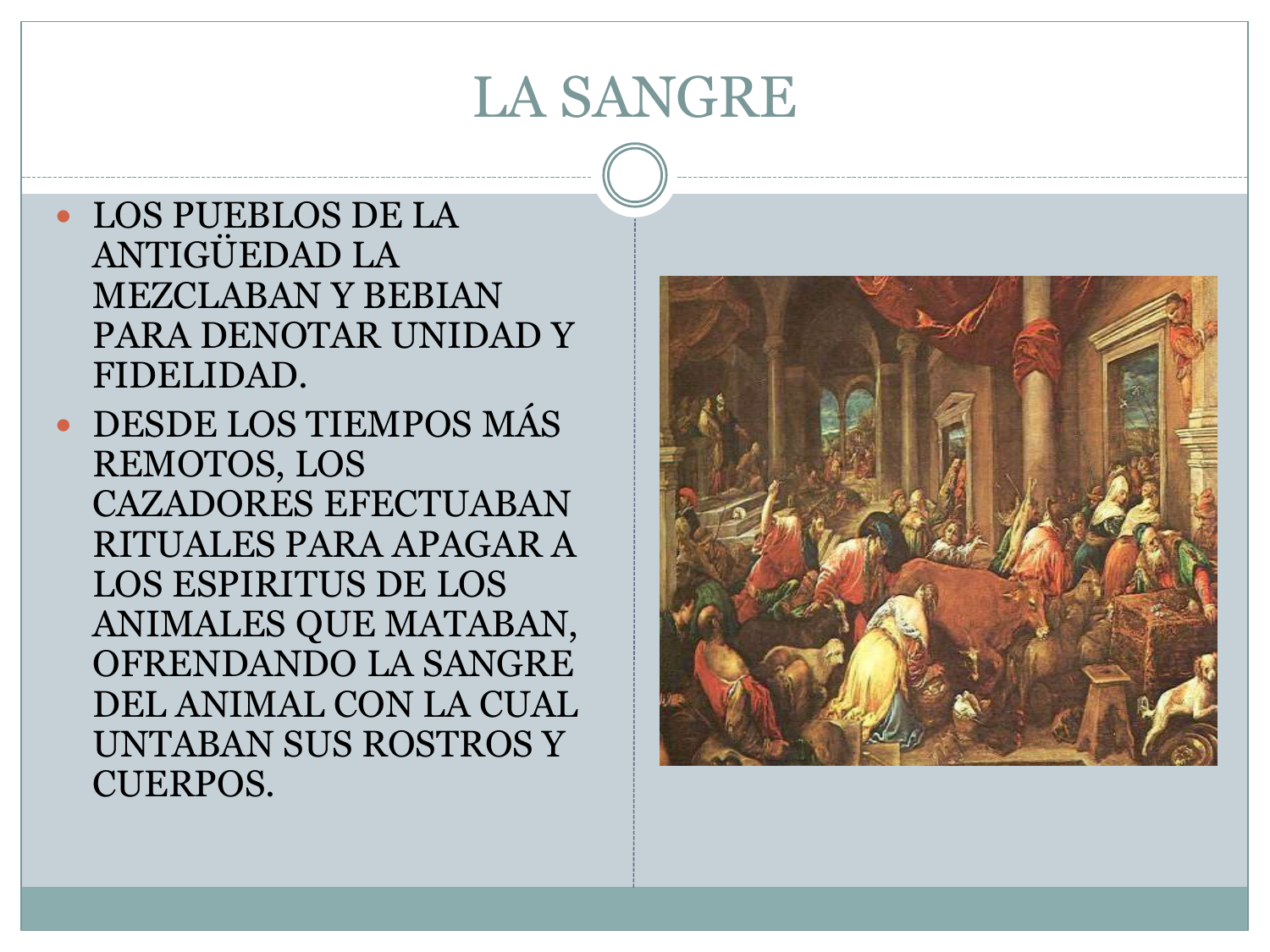EN LA BIBLIA SE SEÑALA QUE LA SANGRE DEL CORDERO SE DEPOSITABA SOBRE LAS BARRACAS DE LOS JUDIOS ESCLAVIZADOS DE EGIPTO PARA QUE EL ANGEL DE LA MUERTE NO LOS TUVIERA EN CUENTA.

 SE DICE QUE MOISÉS CONVIRTIÓ LAS AGUAS DE EGIPTO EN SANGRE PARA LIBERAR A SU PUEBLO.

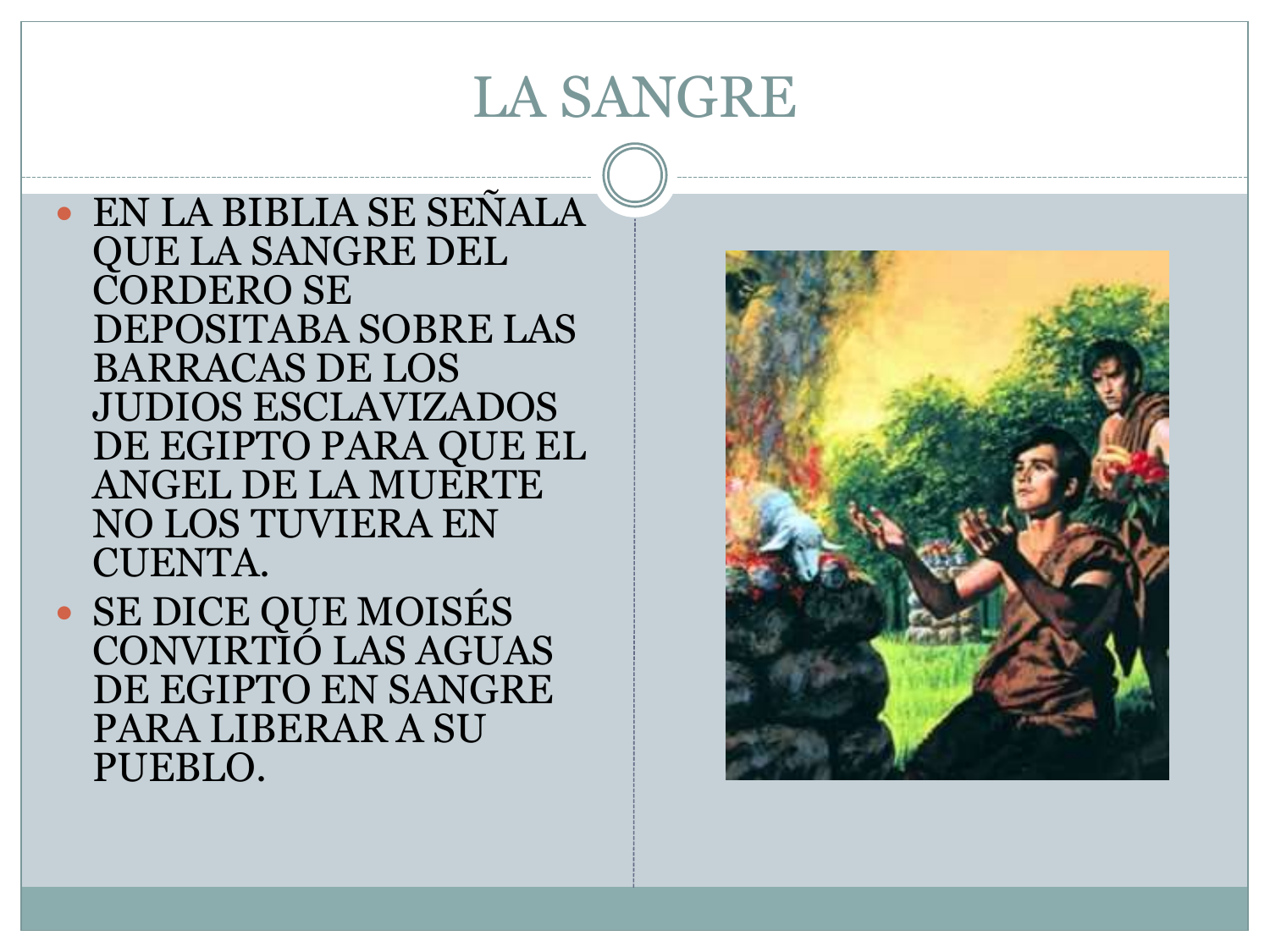DURANTE DOS MIL AÑOS, LA SANGRE SIMBÓLICA DE JESUCRISTO HA SIDO FUNDAMENTAL PARA EL RITO MÁS SAGRADO DE LA CRISTIANDAD ( LA COMUNIÓN).

 LA SANGRE EVOCA ESTAS IMÁGENES INTENSAS Y SAGRADAS POR QUE EN REALIDAD ES EXTRAORDINARIA.

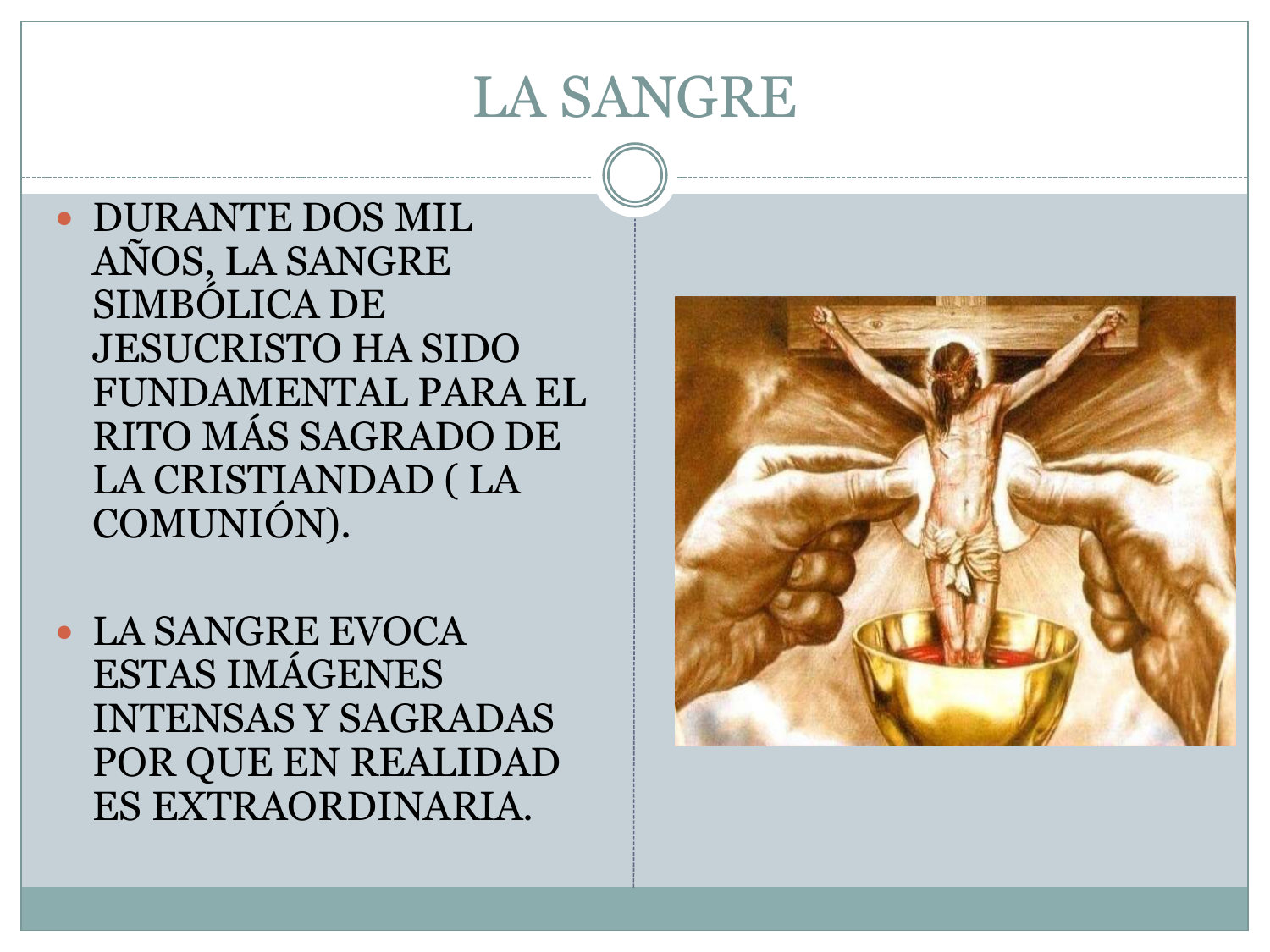LA SANGRE NO SOLO PROPORCIONA LOS COMPLEJOS SISTEMAS DE. APROVISIONAMIENTO Y DEFENSA NECESARIOS PARA NUESTRA PROPIA EXISTENCIA; SUMINISTRA UNA PIEDRA ANGULAR PARA LA HUMANIDAD UNA LENTE ATRAVES DE LA CUAL PODEMOS RASTREAR LAS HUELLAS BORROSAS DE NUESTRA HISTORIA.

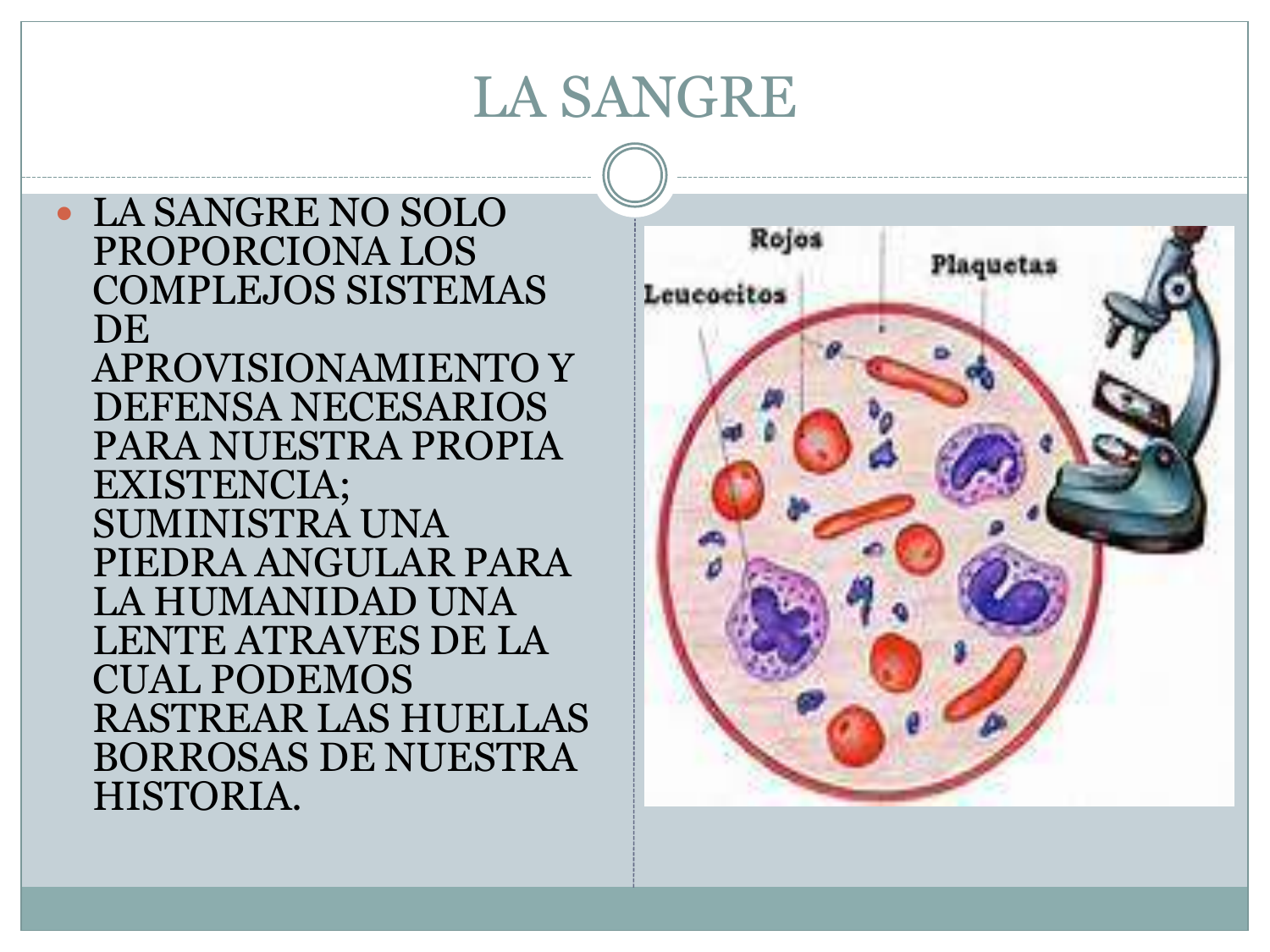SEGÚN EL GENESIS EN EL CAPITULO 2, VERSICULO 7. DIOS FORMÓ AL HOMBRE DEL POLVO, INSUFLÓ EN SUS NARICES ALIENTO DE VIDA Y LE OTORGÓ DE ESTA MANERA EL ESPÍRITU DIVINO,LLAMADO TAMBIÉN ESPIRITU VITAL O ALMA.

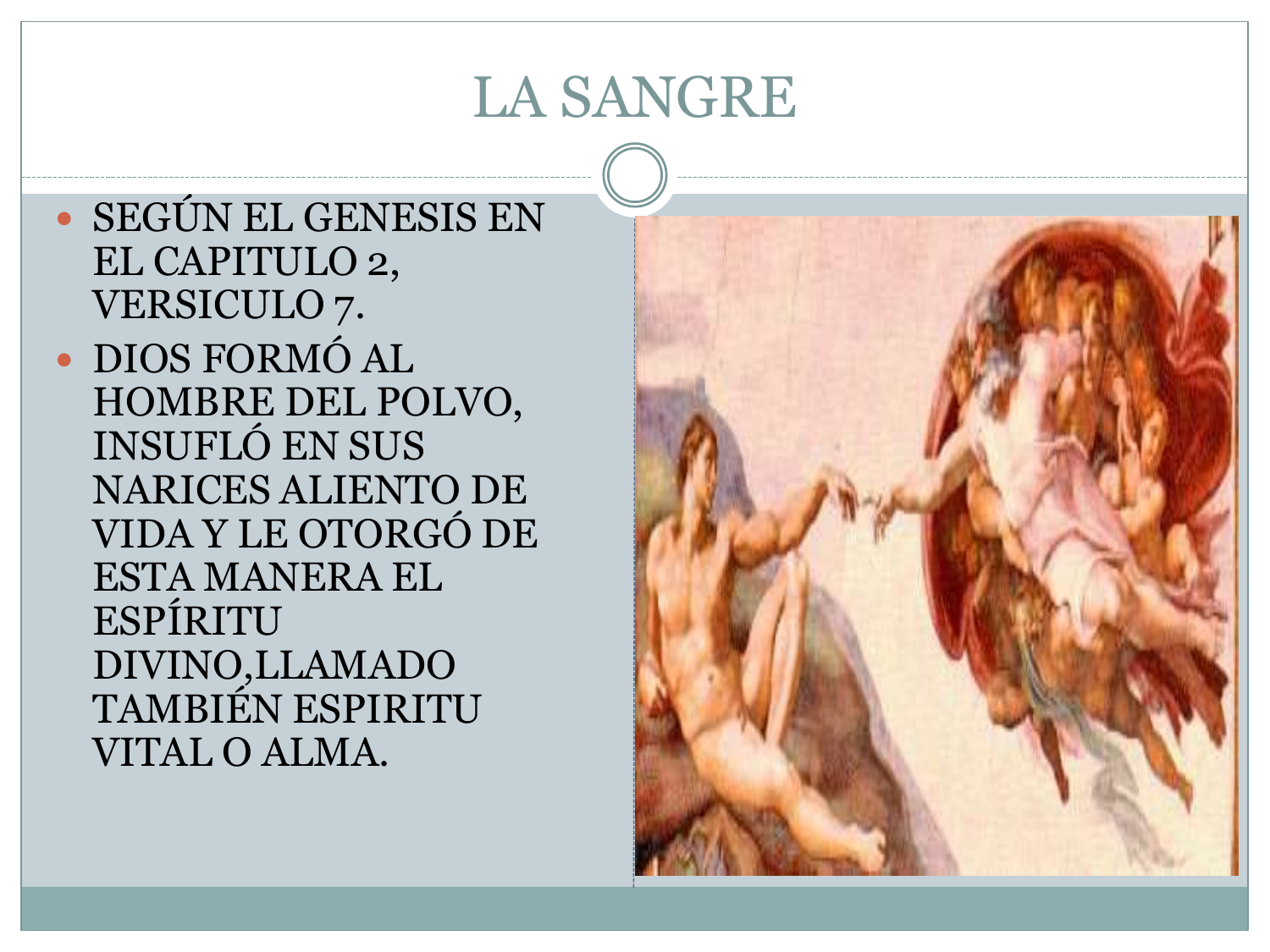- EL DEUTERONOMIO AFIRMA SIN RODEOS QUE LA SANGRE ES LA VIDA.
- Y EL GÉNESIS NOS DICE QUE LA SOLEDAD DE NUESTRO PADRE ADÁN SE RESOLVIÓ CUANDO SU HERMOSA COMPAÑERA EVA, QUE LO ÚNICO FEO QUE TENÍA ERA LA AUSENCIA DE OMBLIGO FUE ELABORADA A PARTIR DE UNA COSTILLA.

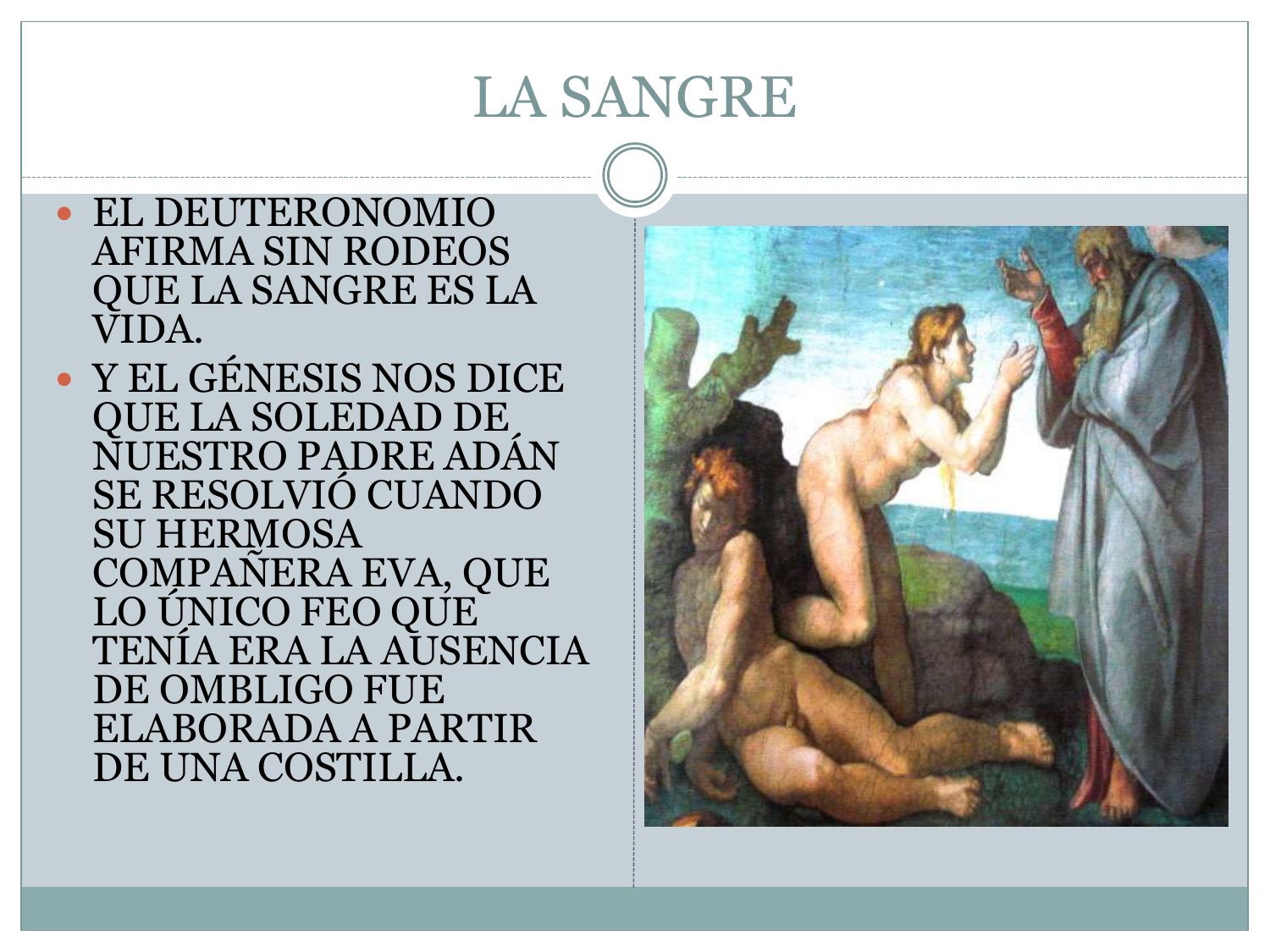EN ESTOS TIEMPOS SIGLO XXI, CUANDO LA CLONACIÓN ES UN TEMA DE APOGEO, PODRÍAMOS INTERPRETAR QUE EVA DERIVÓ DE LAS CÉLULAS PLURIPOTENCIALES HEMATOPOYÉTICAS CONTENIDAS EN LA MÉDULA OSEA DE LA COSTILLA DE ADÁN

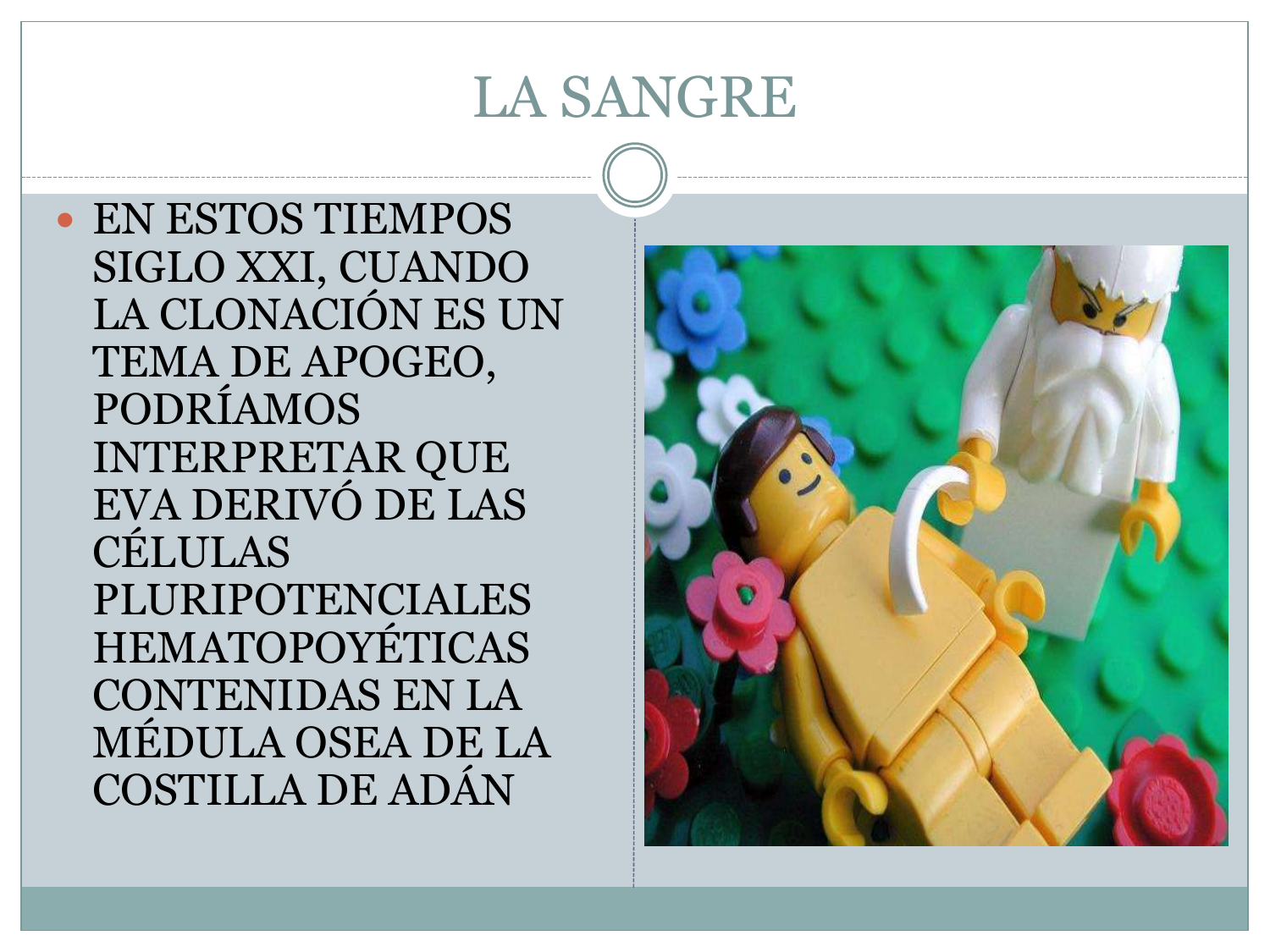LAS TEORÍAS HUMORALES DE LOS PRIMEROS FILÓSOFOS GRIEGOS FUERON UTILIZADAS POR GALENO (129 a.C.- 200 a.C.). LOS CUATRO HUMORES FUNDAMENTALES (SANGRE, FLEMA, BILIS AMARILLA Y BILIS NEGRA),RESPONSABLES DE LA SALUD Y LA ENFERMEDAD.



Los cuatro ELEMENTOS asociados con los ouatro HUMORES y las cuatro CUALIDADES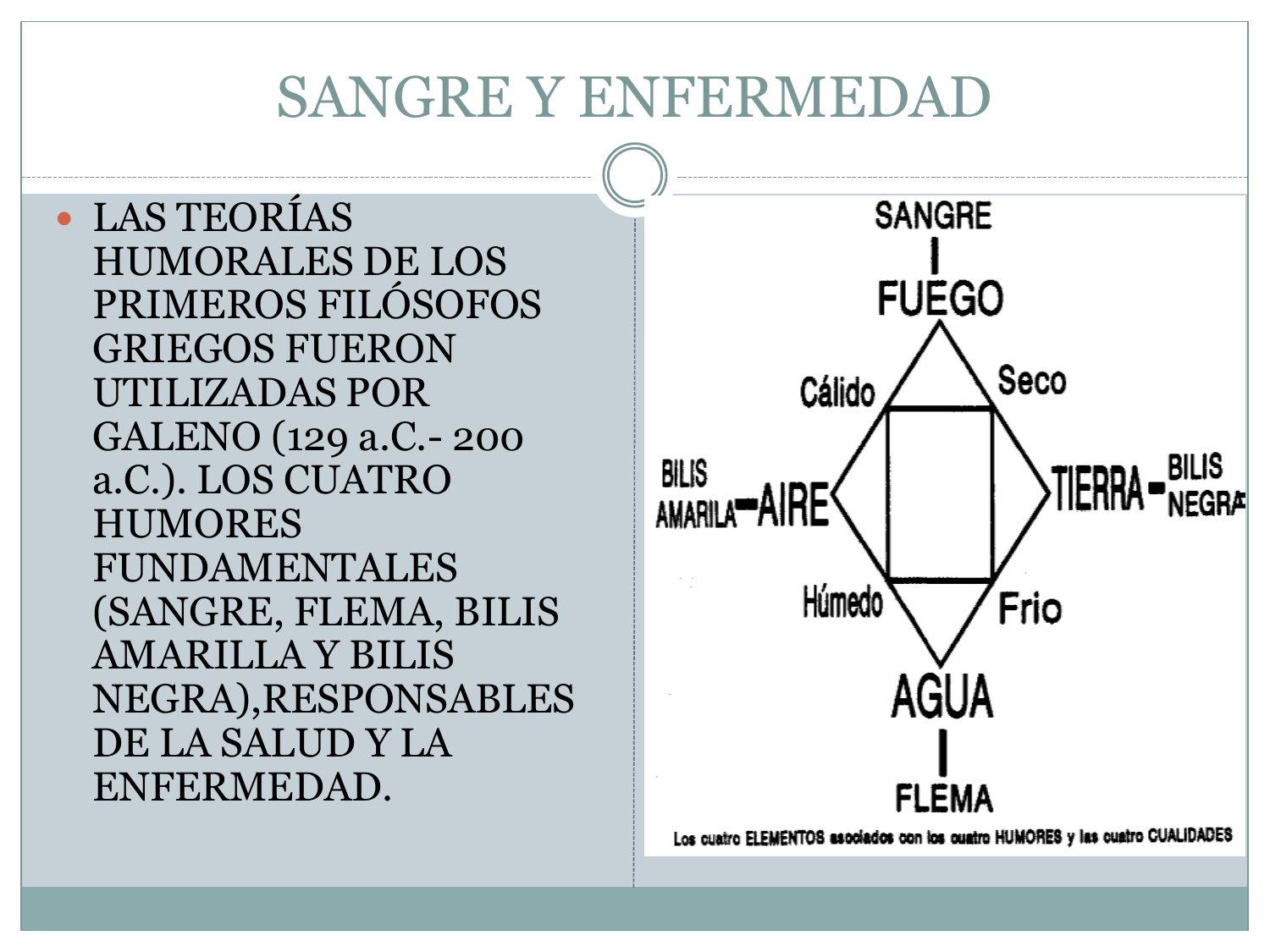LOS HUMORES FUNDAMENTALES SIRVIERON DE BASE PARA CLASIFICAR LOS TEMPERAMENTOS EN CUATRO TIPOS: FLEMÁTICOS, SANGUÍNEOS, COLÉRICOS Y MELANCÓLICOS. ESTOS TÉRMINOS SE UTILIZAN HOY EN DIA PARA DESIGNAR EL CARÁCTER DE UNA PERSONA



Canguineus)<br>C'Onfer conplexion find von luftes vil.<br>Oarumb fep wir hochmütig one 3pl.



*CColeticus* Daler complexion ift gar von feuer<br>Schlabe vñ keiegen ift vnfer abenterier



Flegmaticus)<br>Sniet comples iP ant wallet met getten<br>Darum wit fabulik sit mit mügen lan



*C* Wielencolicus Confercomplesion ift von æden wöch<br>Øarüb fep wir fch wärmüngkept gleich

91-94. Sanguineos, coléricos, flemáticos, melancólicos. Xilografía. Primer calendario alemán. Augsburgo. Hacia 1480.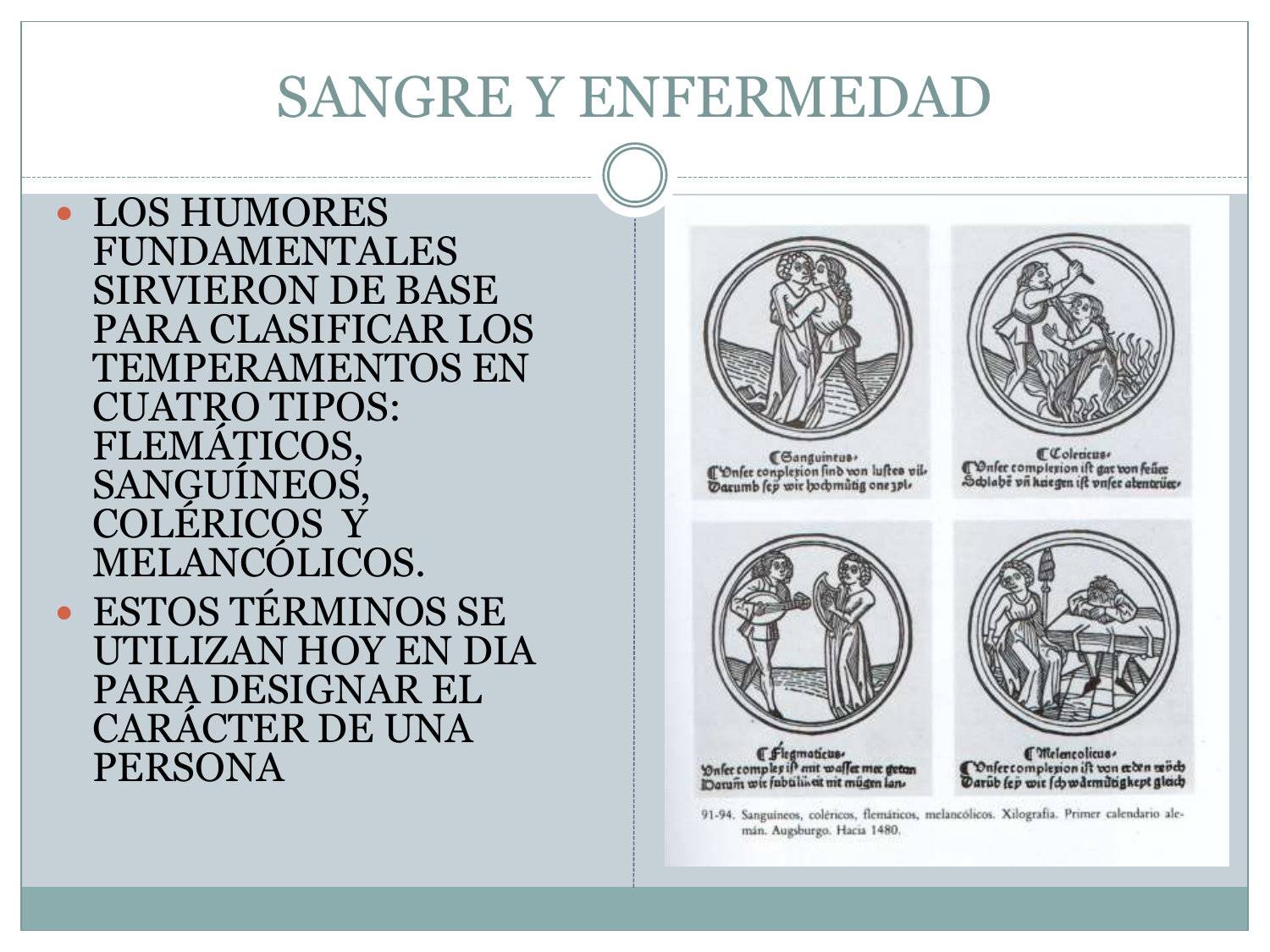• HIPÓCRATES RECOMEDABA LA SANGRÍA TERAPÉUTICA CERCA DEL ÓRGANO ENFERMO PARA ELIMINAR LOS HUMORES EXCESIVOS LOCALIZADOS AHÍ (EFECTO DERIVATIVO) Y TAMBIÉN LEJOS DEL ÓRGANO ENFERMO PARA EVITAR QUE CONTINUASEN LLEGANDO A ÉL DICHOS HUMORES (EFECTOS REVULSIVOS).

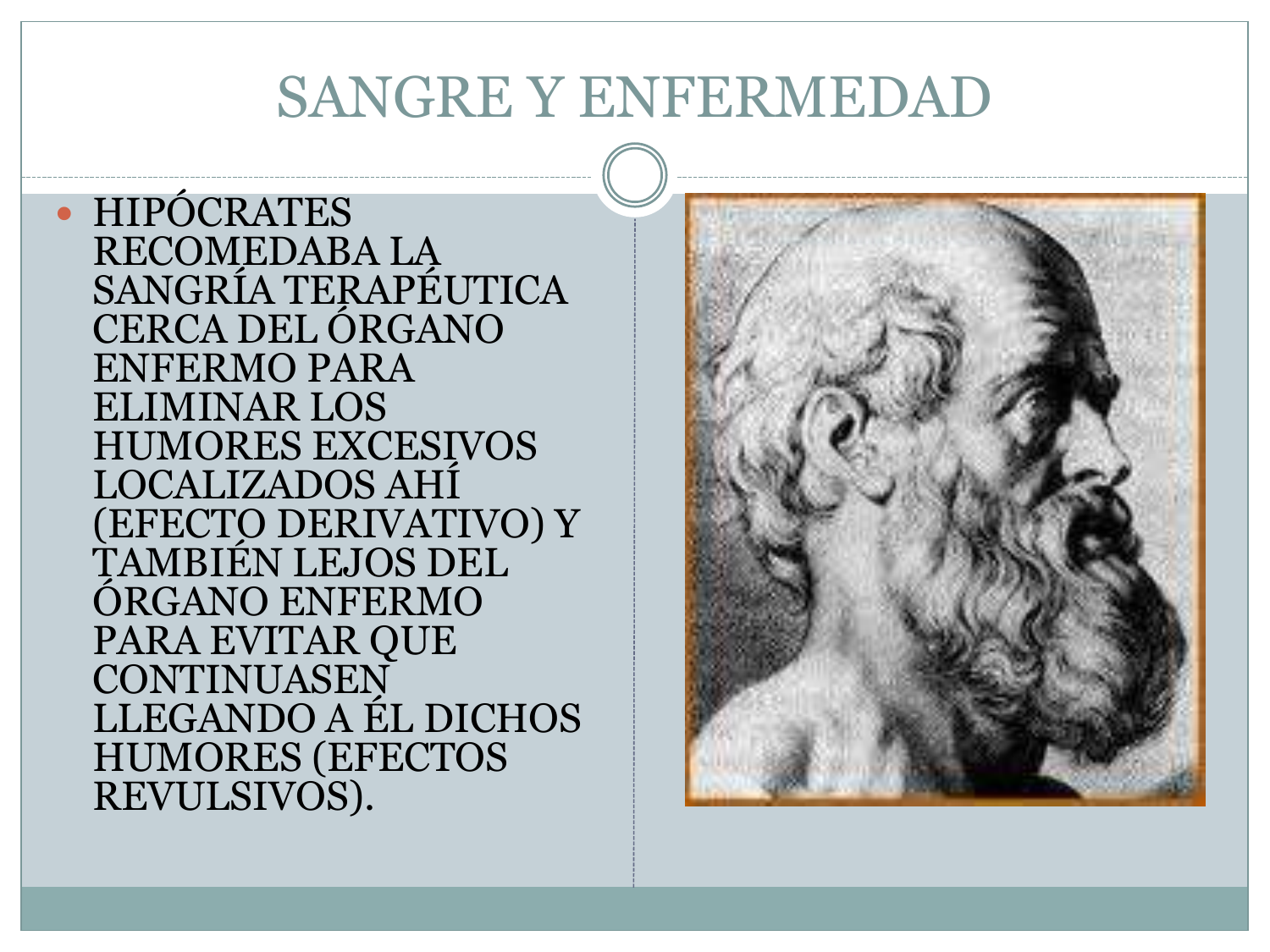- LA SANGRIA DERIVATIVA NO DEBÍA SER NECESARIAMENTE COPIOSA Y SE ACOSTUMBRABA PRACTICARLA CON SANGUIJUELAS O VENTOSAS.
- LA DEL TIPO REVULSIVO ERA MÁS ABUNDANTE Y SE EFECTUABA POR MEDIO DE CUCHILLO (FLEBOTOMÍA)

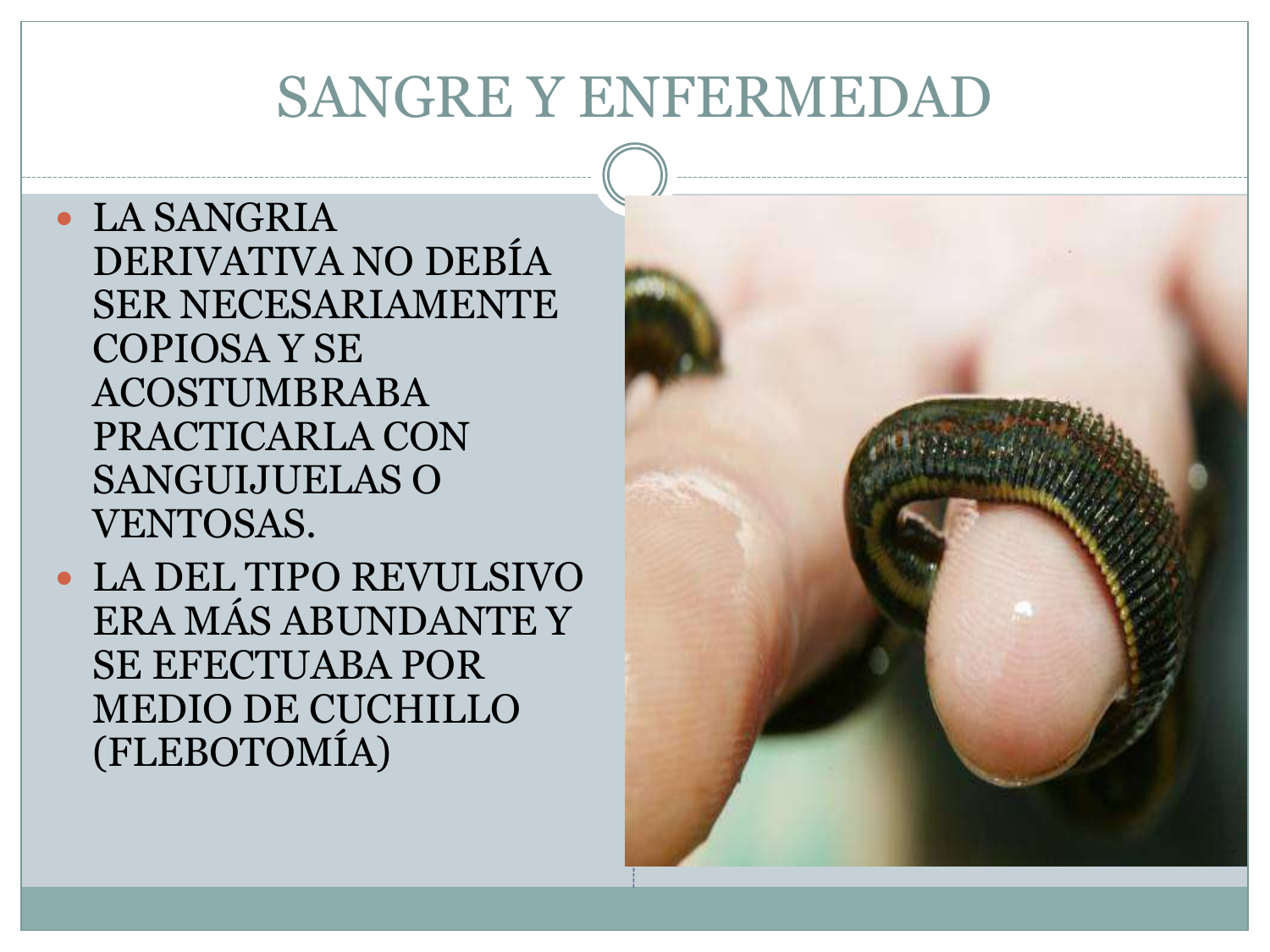GALENO UTILIZÓ CON FRECUENCIA LAS SANGRÍAS, BASANDOSE EN LA TEORÍA DE LOS CUATRO HUMORES, PERO FUE EL PRIMERO EN ADVERTIR ACERCA DE LAS PRECAUCIONES QUE HABÍA QUE CONSIDERAR EN CUANTO A LA CANTIDAD DE SANGRE EXTRAÍDA.

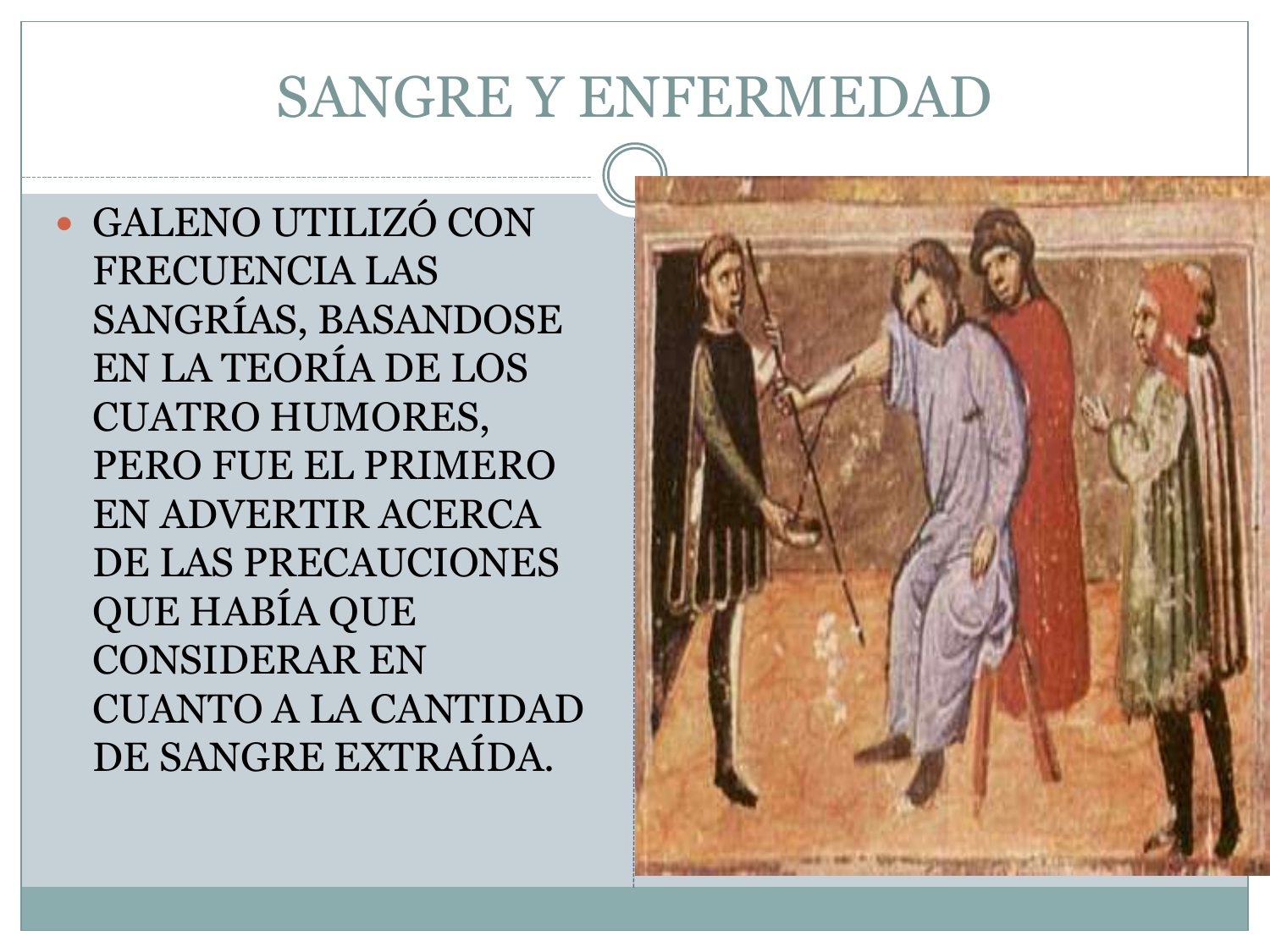## **DEL MISTICISMO A LA EXPLI** CIENTÍFICA.

 TODOS LOS MISTERIOS DE LA SANGRE EMPEZARON A ACLARARSE EN EL MISMO SIGLO XVII. SWAMMERDAM Y ANTON VAN LEEUWENHOEK DESCRIBIERON LOS GLÓBULOS ROJOS Y MALPIGHI LAS ANASTOMOSIS CAPILARES

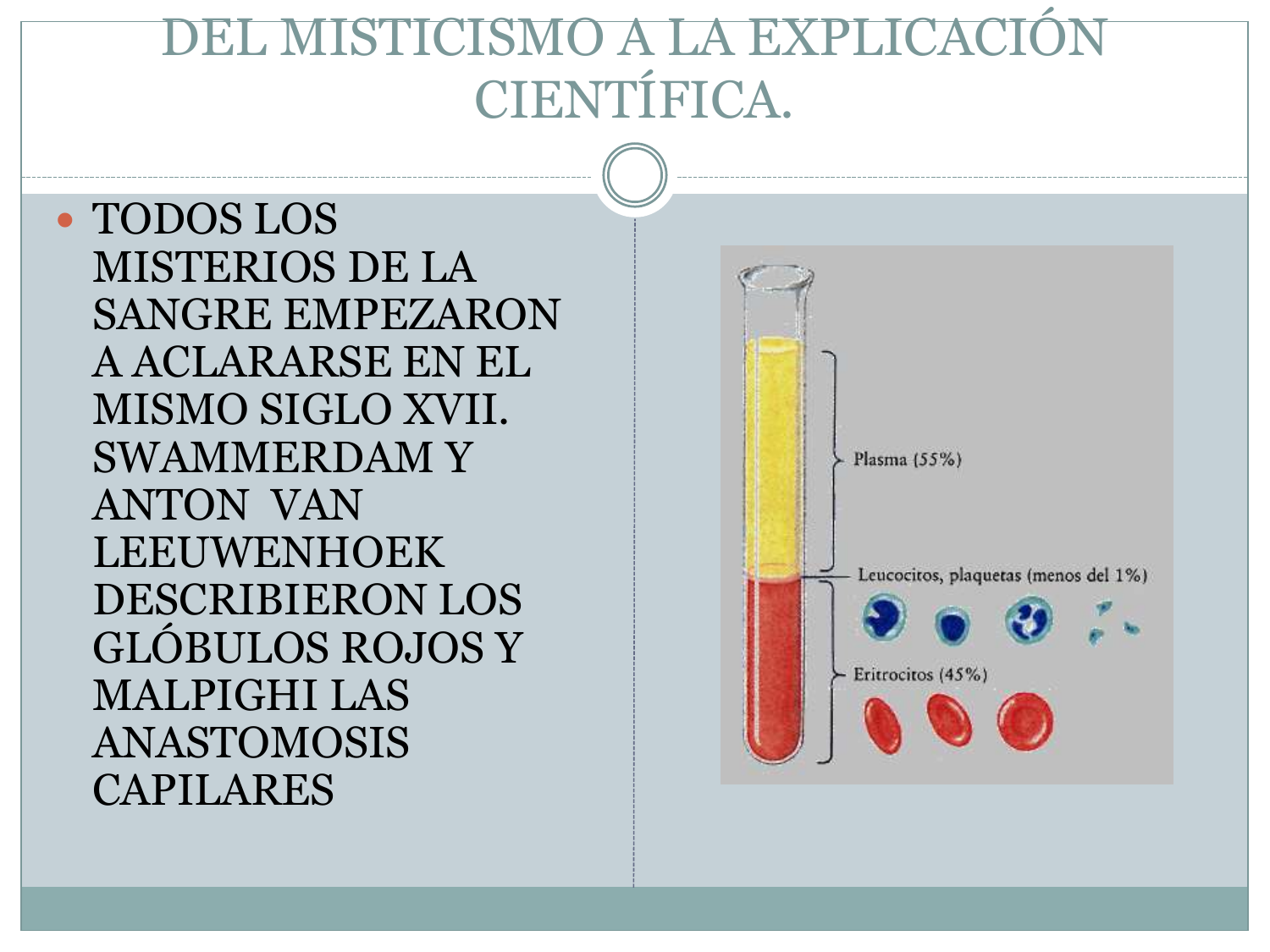BOYLE Y HOOKE INICIARON LA INVESTIGACIÓN DEL OXÍGENO Y PRIESTLEY Y ANTONIO LORENZO LAVOISIER LA COMPLETARON DURANTE EL XVIII. Y CUANDO EN EL SIGLO XIX FUNKE DESCRIBIÓ LA HEMOGLOBINA.

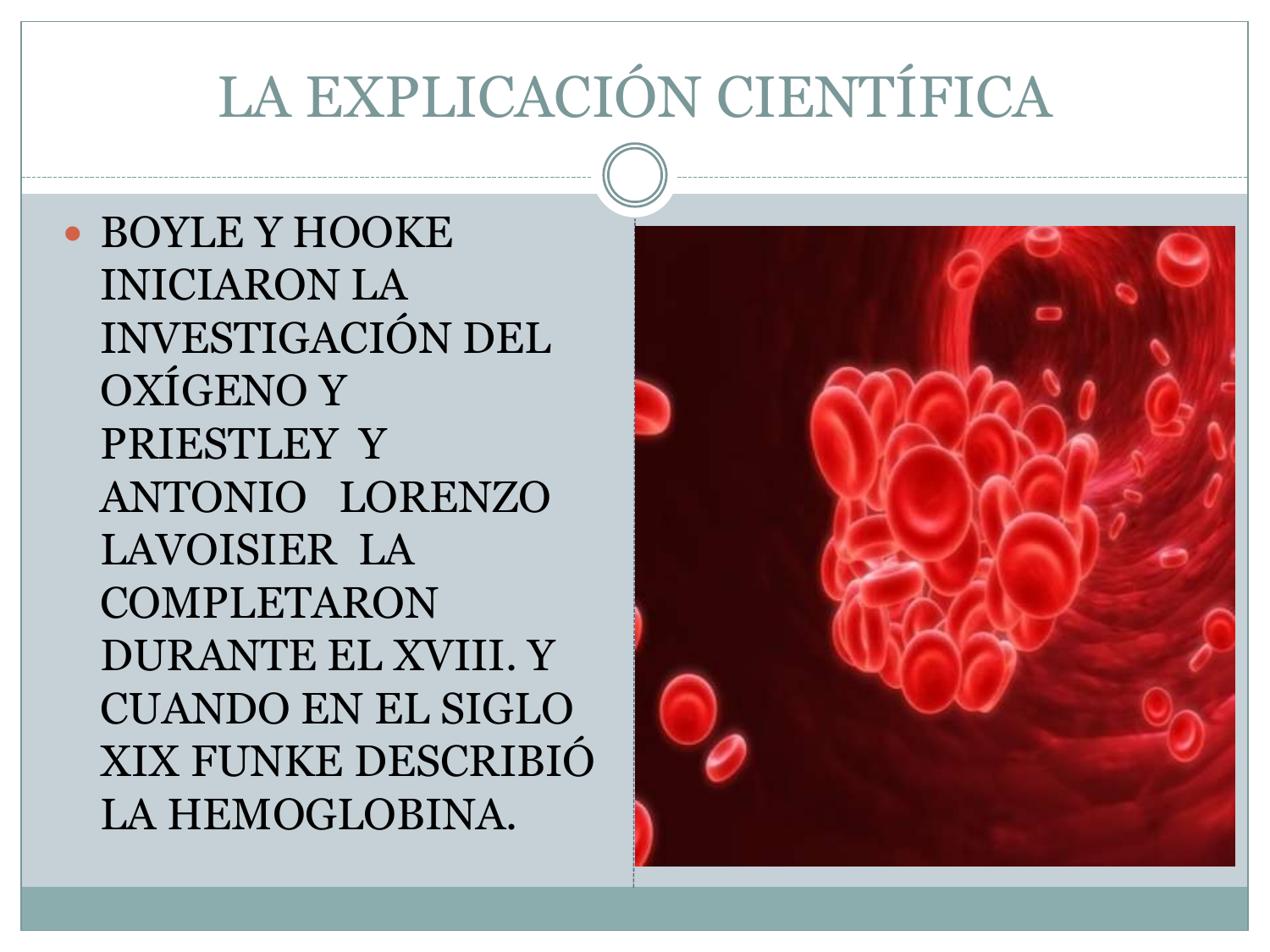PAUL ERLICH CLASIFICÓ LOS LEUCOCITOS Y ESTABLECIÓ CLARAMENTE A LA MEDULA ÓSEA COMO EL ÓRGANO HEMATOPOYÉTICO; Y ALFRED DONNÉ Y WILLIAM ADDISON DESCUBREN LAS PLAQUETAS.

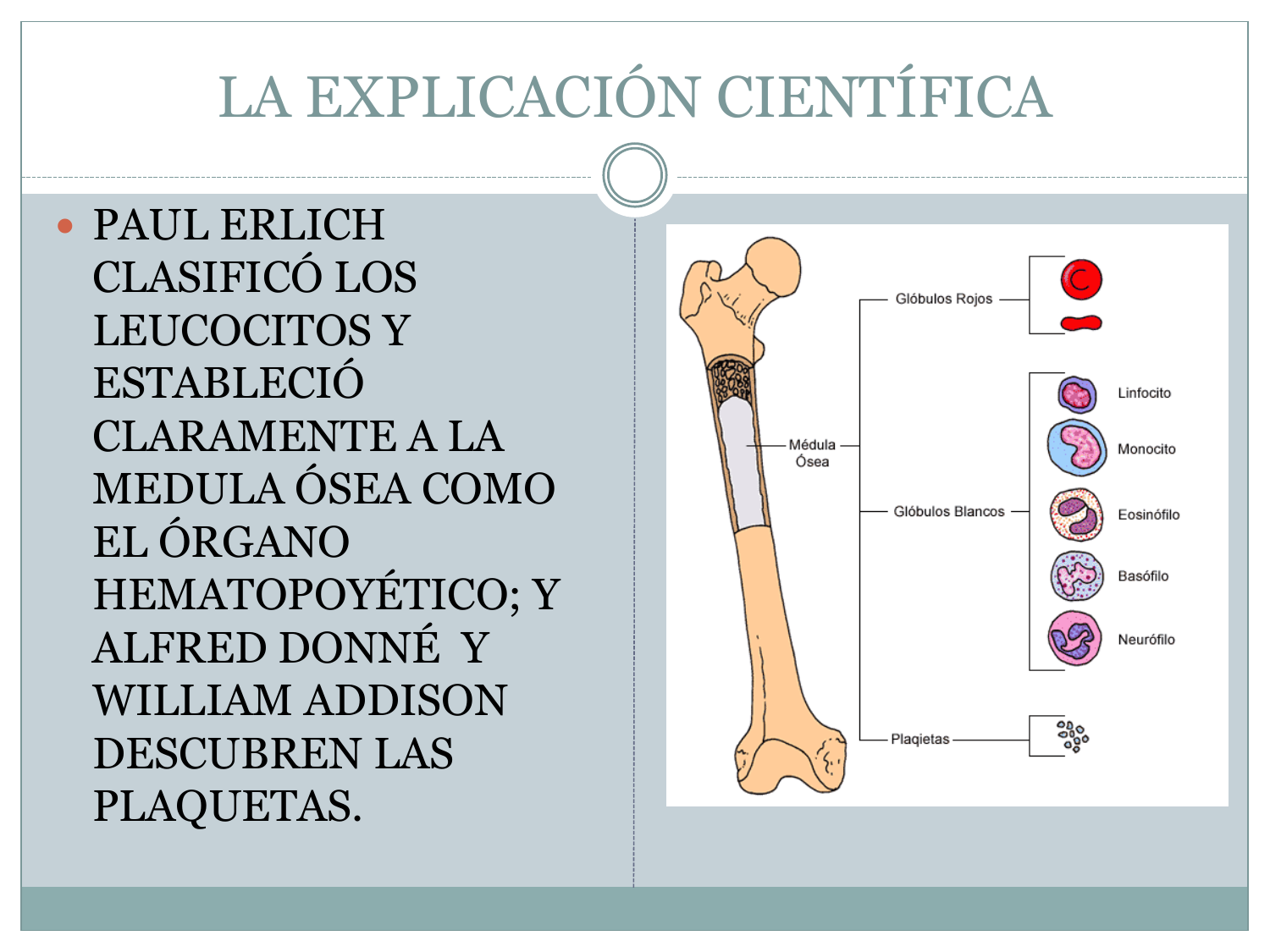EL DR. ALVARO GÓMEZ LEAL DISTINGUIDO HEMATÓLOGO MEXICANO SEÑALÓ «LUEGO ENTONCES LA SANGRE QUEDÓ EN EL TRISTE PAPEL DE UN LIQUIDO SIN SIGNIFICACIÓN DIVINA O ESPIRITUAL» ?

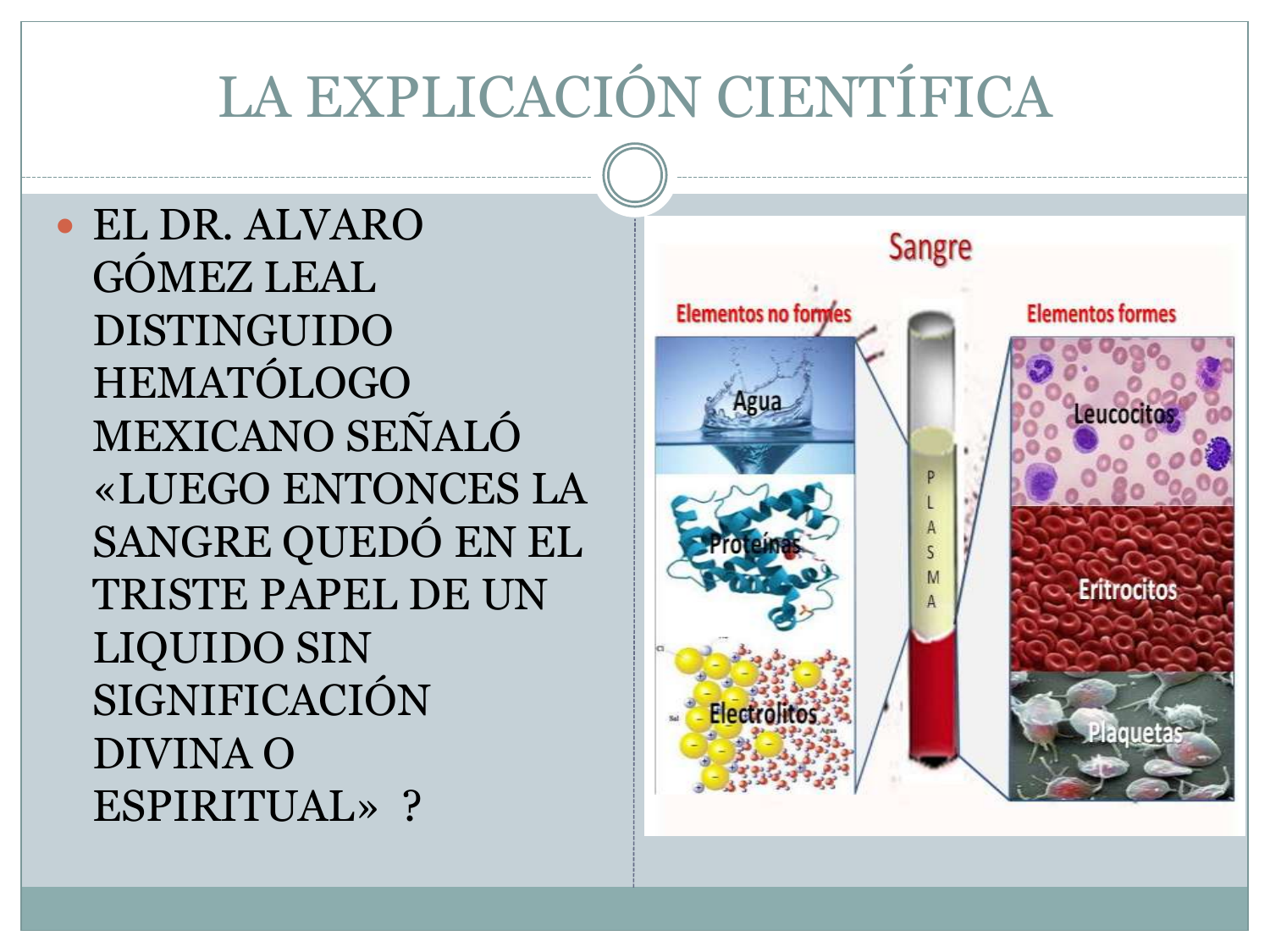A PESAR DE SER UN TEJIDO DE FÁCIL ACCESO, RESISTIÓ POR MUCHAS CENTURIAS A LOS ESFUERZOS DE LOS INVESTIGADORES POR DESCUBRIR SU VERDADERO SIGNIFICADO FISIOLÓGICO. MUY RECIENTEMENTE – APENAS EL SIGLO PASADO-EMPEZARON A ENTENDERSE LOS SECRETOS DE SUS PROCESOS PATOLÓGICOS.

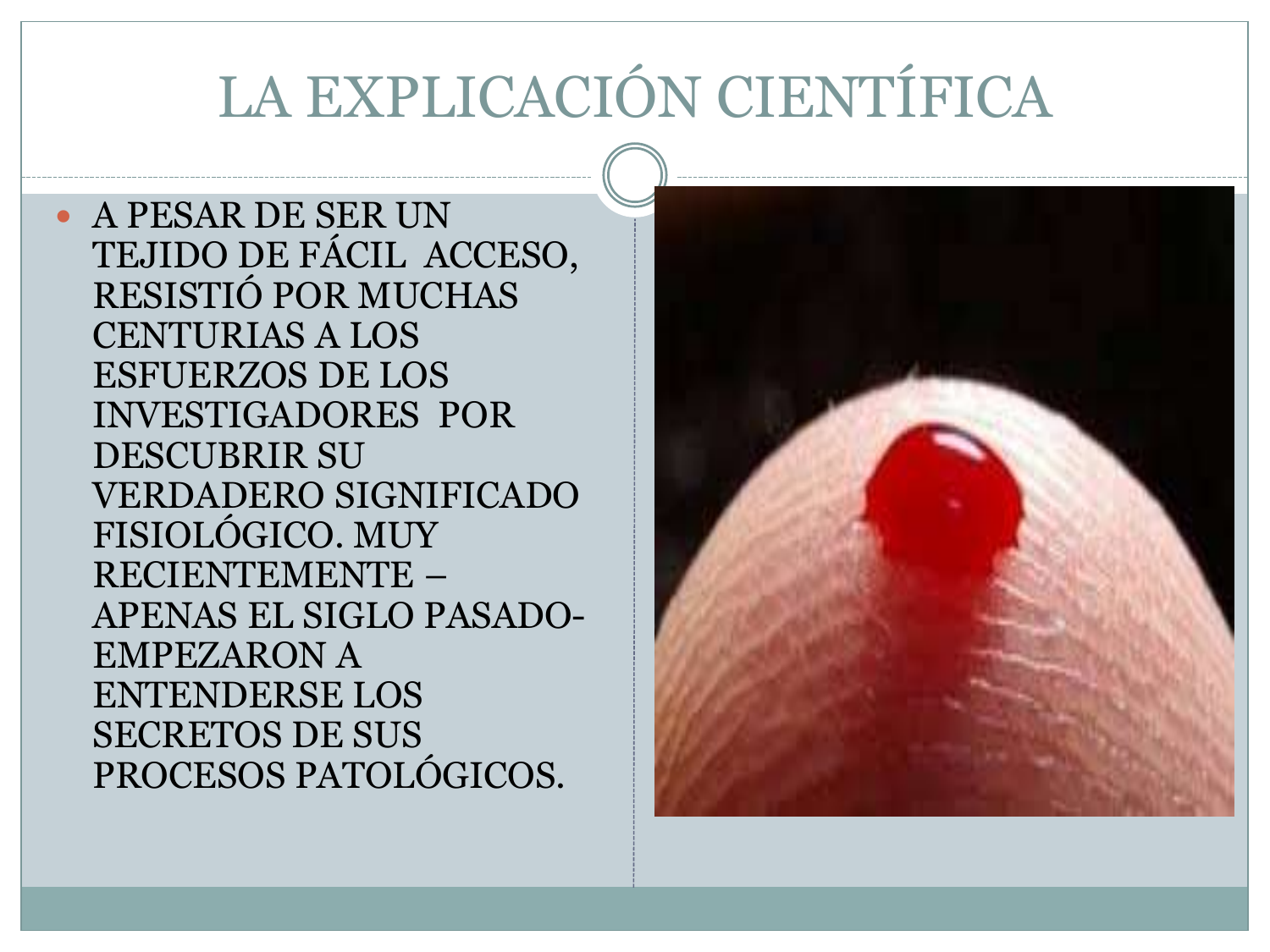ACTUALMENTE PODEMOS A TRAVÉS DE LA SANGRE ESTUDIAR LAS ENFERMEDADES DESDE DOS PUNTOS DE VISTA:

- GRUPOS SANGUINEOS
- CITOLOGIA HEMÁTICA.

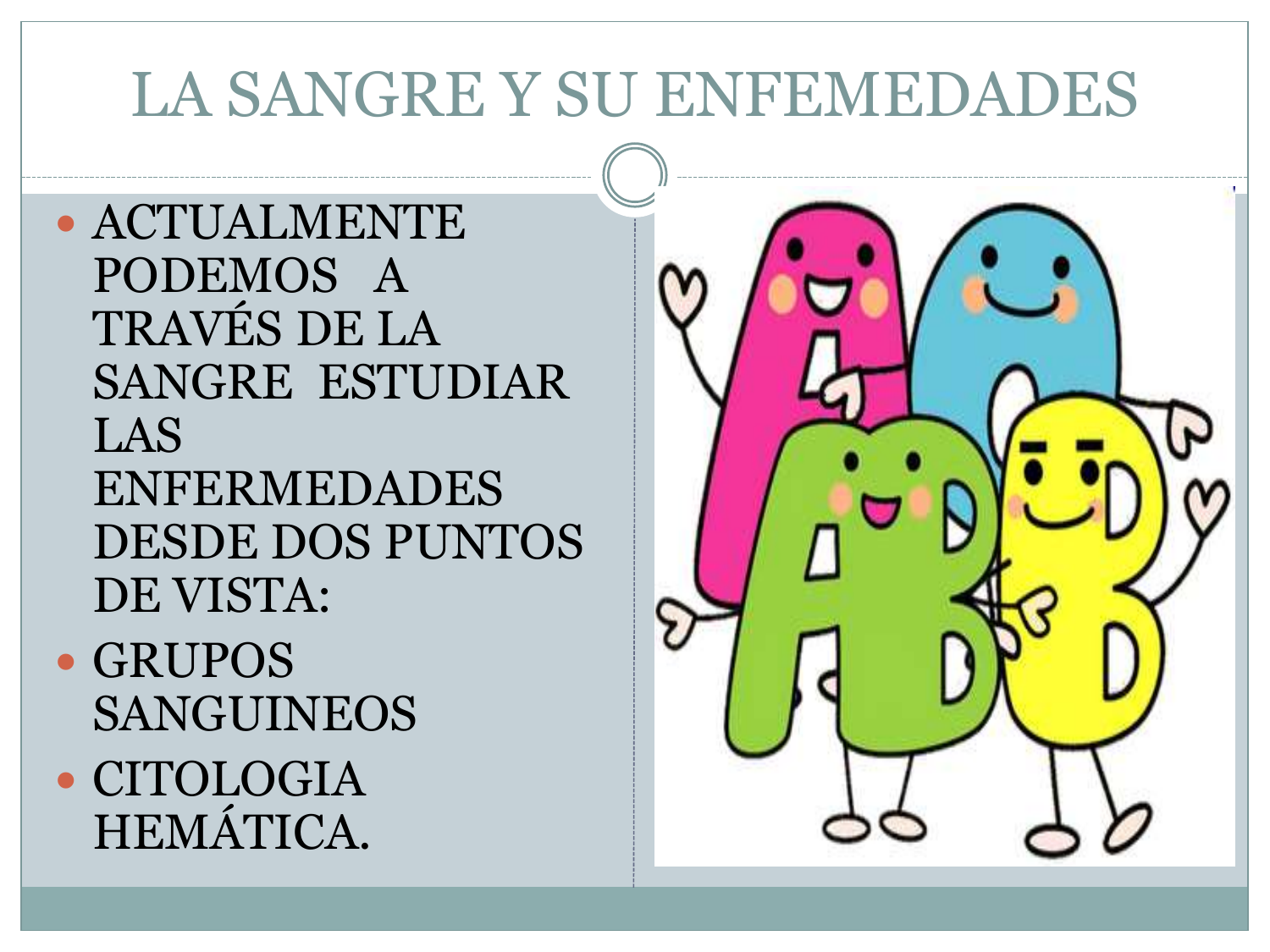DESDE EL PUNTO DE VISTA DE LOS NUTRIOLOGOS LOS GRUPOS SANGUINEOS SON FUNDAMENTALES PARA DETERMINAR LAS ENFERMEDADES Y AL MISMO TIEMPO QUE TIPO DE ALIMENTACION DEBE ADECUARSE PARA CADA GRUPO.

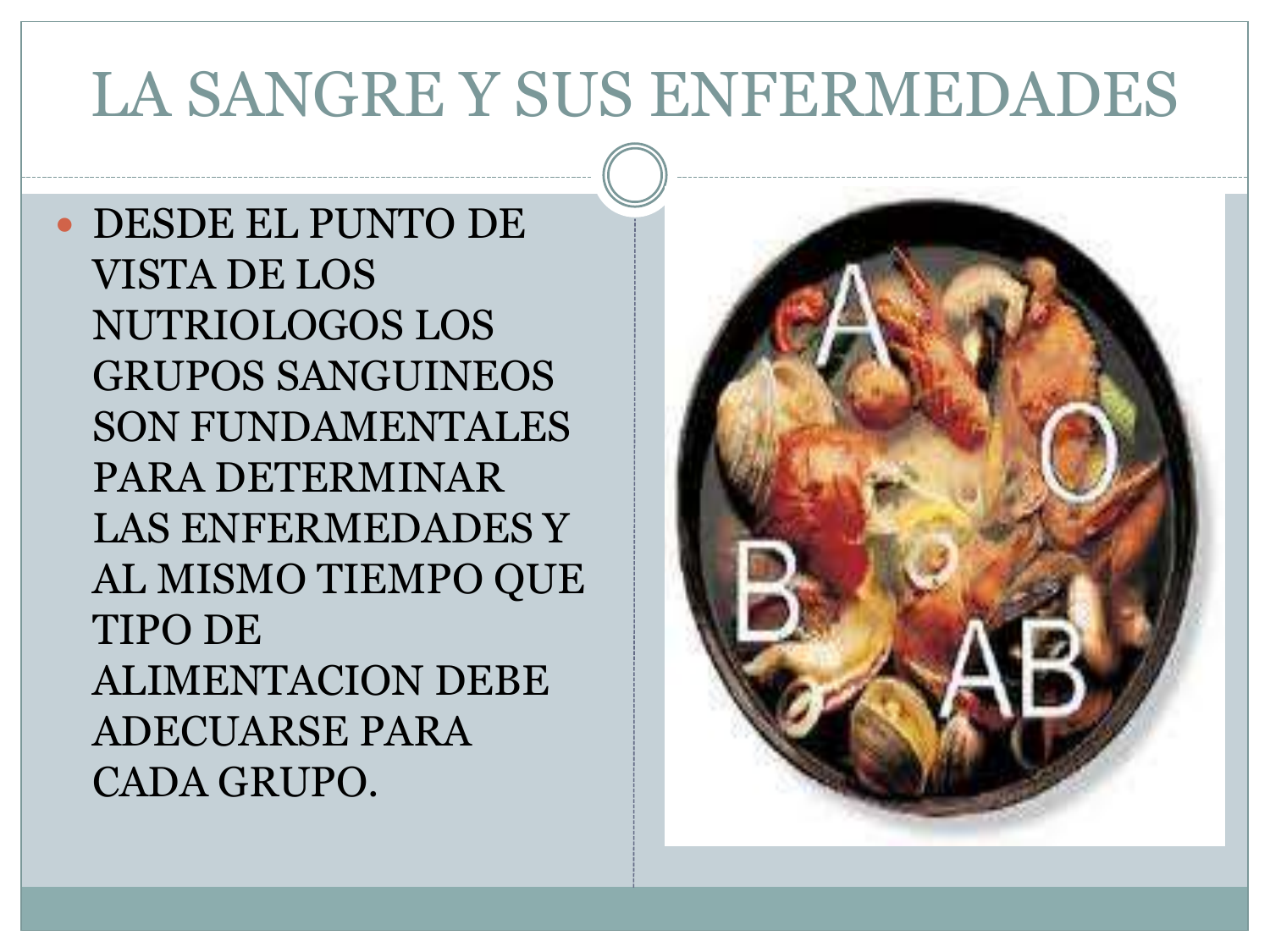¿QUÉ REPRESENTA ESTE IMPORTANTE FACTOR? EL TIPO DE SANGRE ES UNA DE LAS NUMEROSAS VARIANTES MÉDICAMENTE RECONOCIDAS, COMO IDENTIDAD ES COMO :

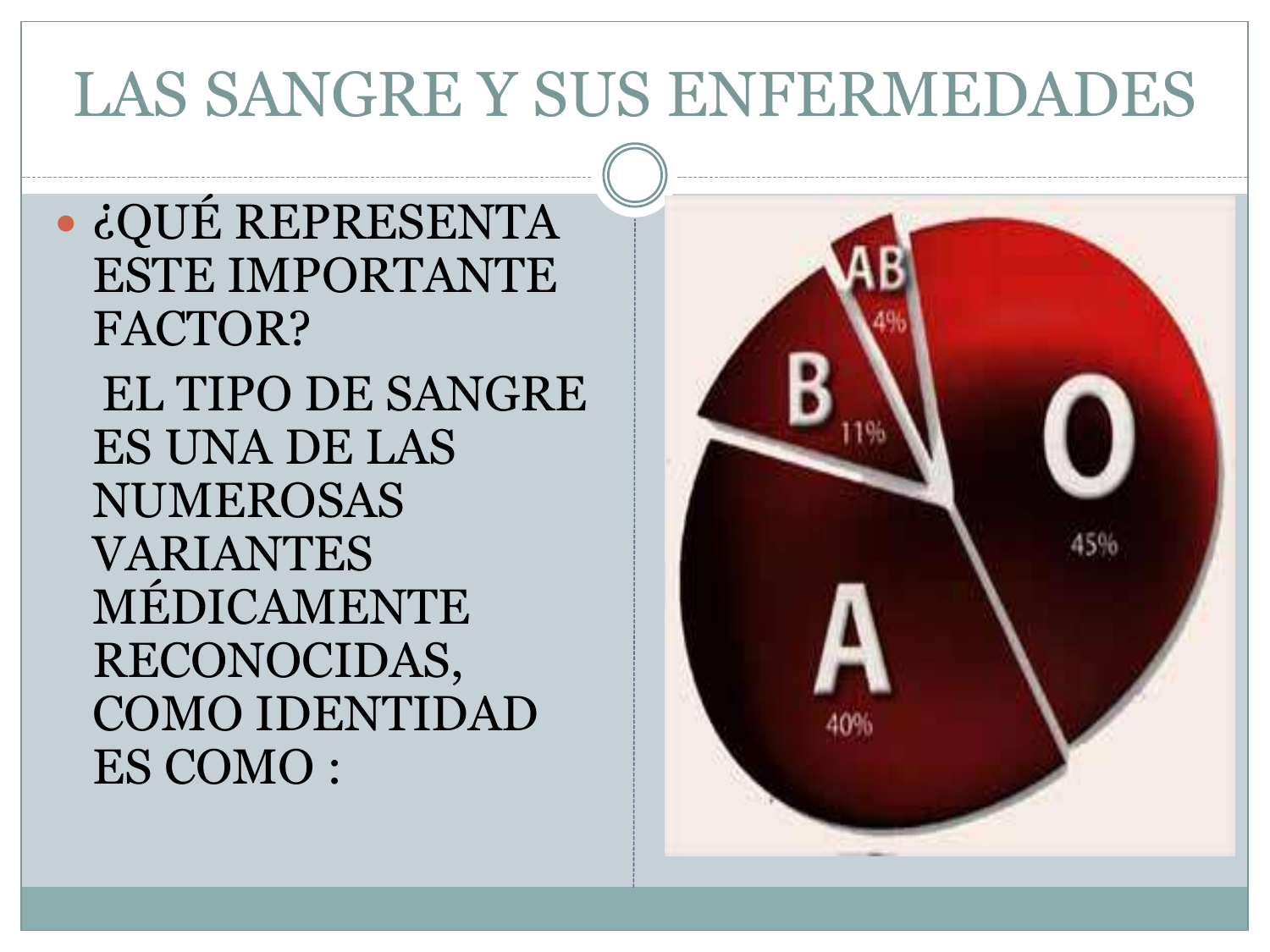EL CABELLO Y EL COLOR DE LOS OJOS; VARIANTES, COMO LAS HUELLAS DACTILARES Y MÁS RECIENTEMENTE EL ANÁLISIS DEL **ADN,**  SON UTILIZADAS POR LOS CRIMINALISTAS Y MÉDICOS FORENSES, ASÍ COMO POR LOS CIENTÍFICOS QUE INVESTIGAN LAS CAUSAS Y TX. DE LAS ENFERMEDADES

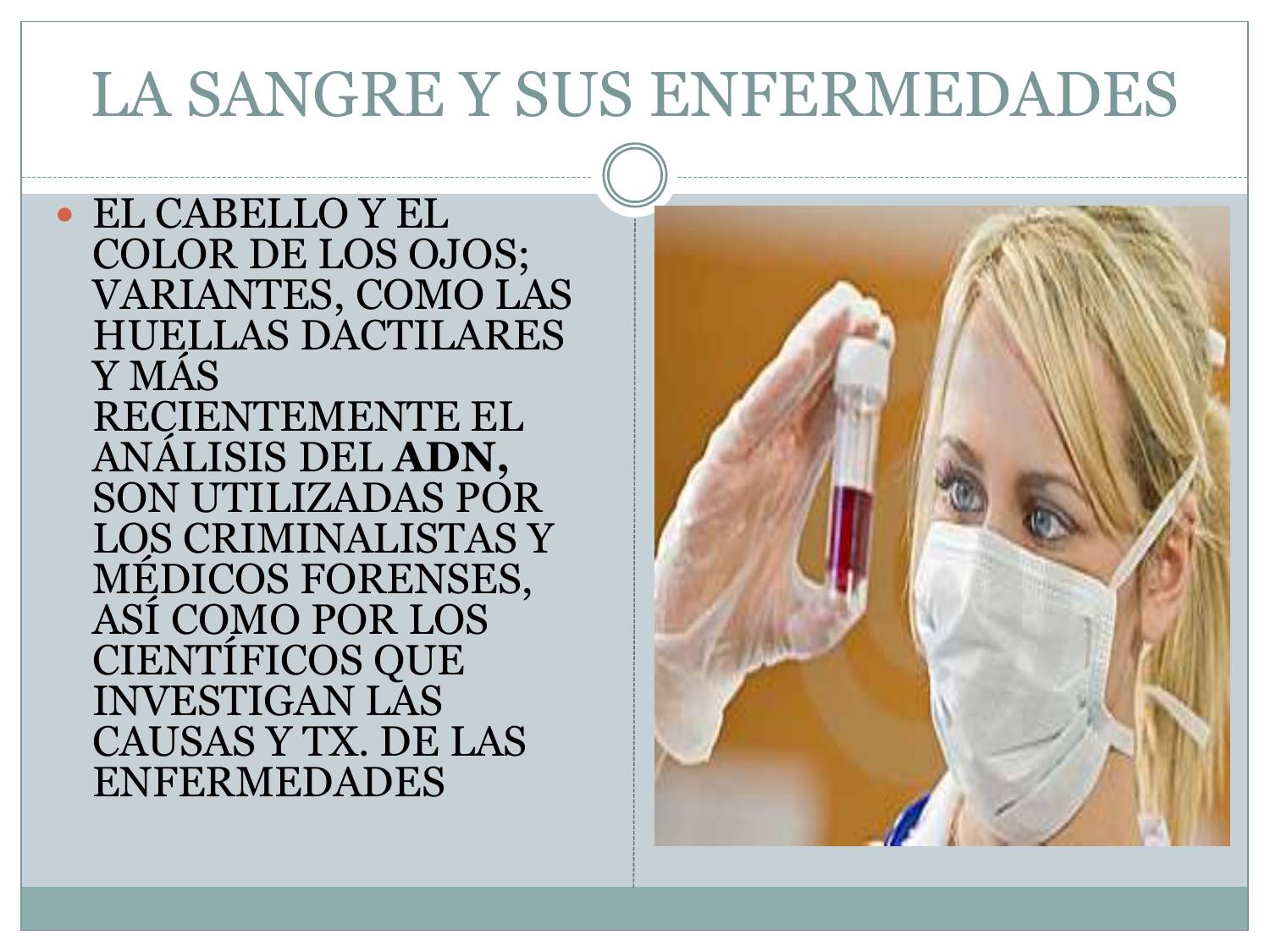POR LO ANTERIOR EL TIPO DE SANGRE ES TAN IMPORTANTE COMO OTRAS VARIANTES; EN MUCHOS CASOS ES UNA MEDIDA MÁS ÚTIL.

 EL ANÁLISIS DEL TIPO DE SANGRE ES UN SISTEMA LÓGICO. LA INFORMACIÓN ES FÁCIL DE APRENDER Y DE SEGUIR.

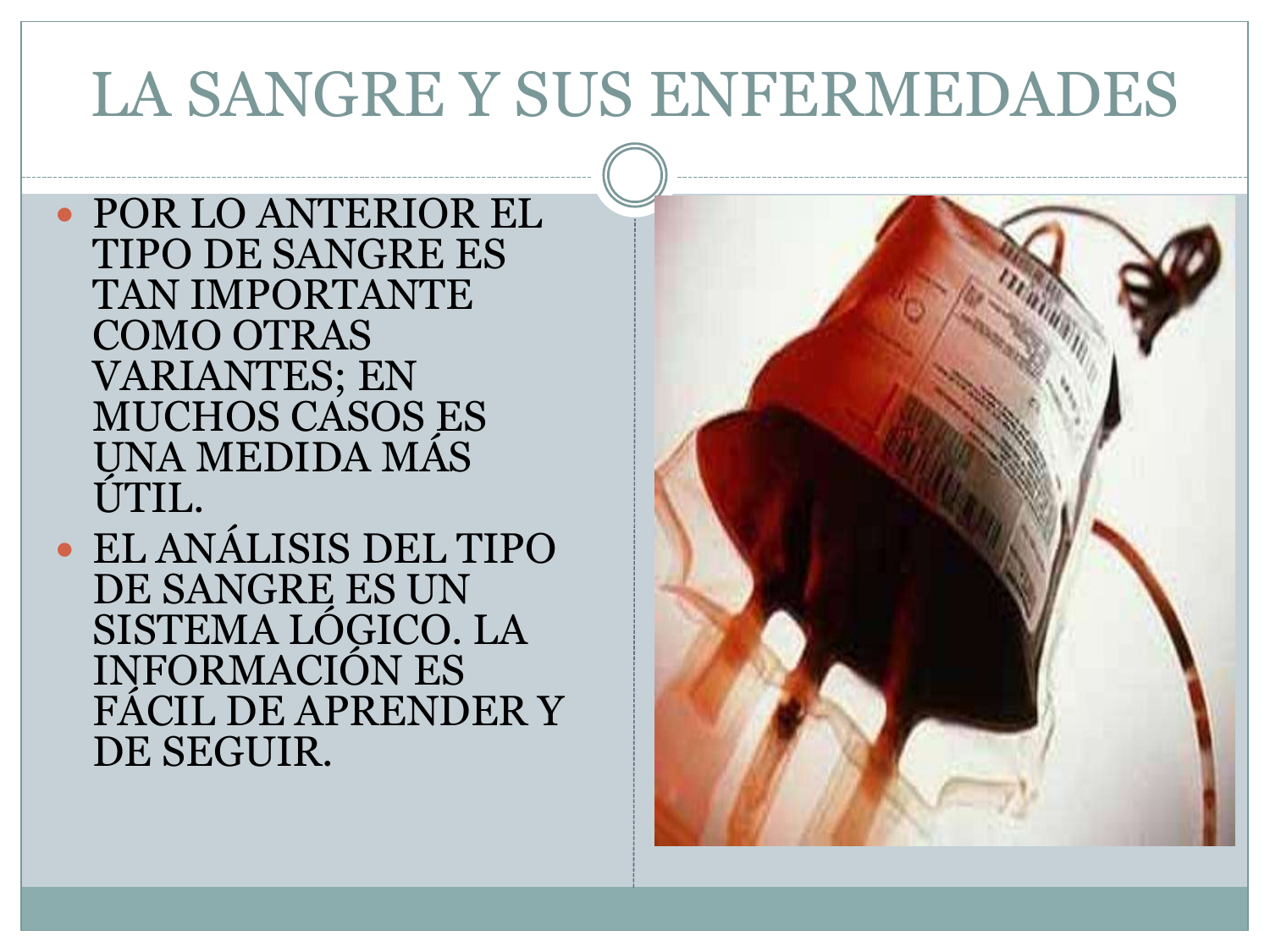#### EL TIPO O:

 ES EL TIPO DE SANGRE MÁS ANTIGUO Y MÁS BÁSICO, SUPERVIVIENTE EN LA CIMA DE LA CADENA ALIMENTARIA, CON UN SISTEMA INMUNE RESISTENTE E INGOBERNABLE, DISPUESTO Y CAPAZ DE DESTRUIR A CUALQUIERA, AMIGO O ENEMIGO (40.000 AÑOS a.C.)

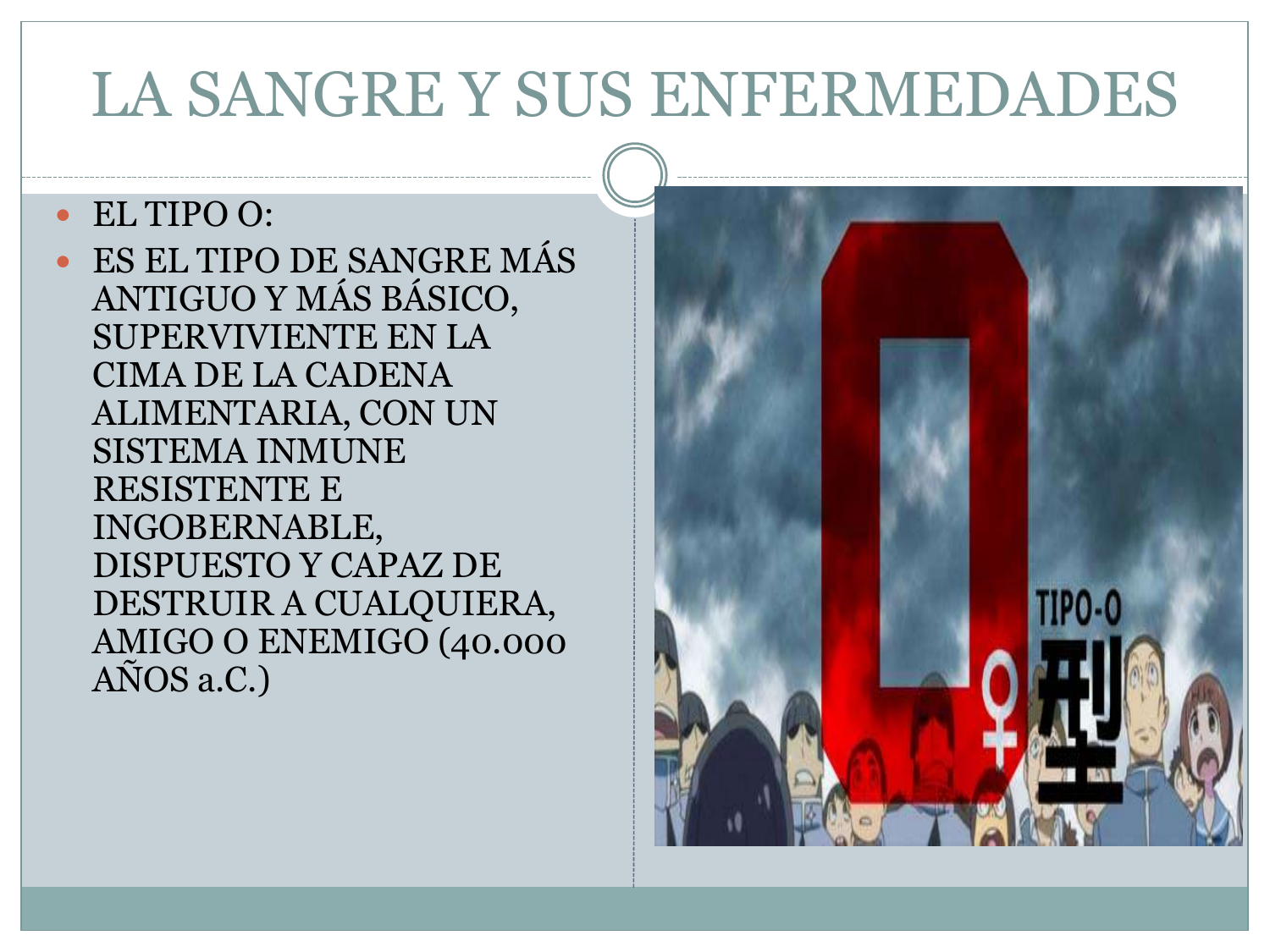#### TIPO A:

 ES DE LOS PRIMEROS INMIGRANTES; FORZADOS POR LA NECESIDAD DE LA MIGRACIÓN A ADAPTARSE A DIETAS Y ESTILOS DE VIDA MÁS AGRARIOS.. CON UNA PERSONALIDAD MÁS COOPERATIVA PARA ADAPTARSE A LAS COMUNIDADES MULTITUDINARIAS.(25.000 A 15.000 a.C.)(ASIA, MEDIO ORIENTE?).

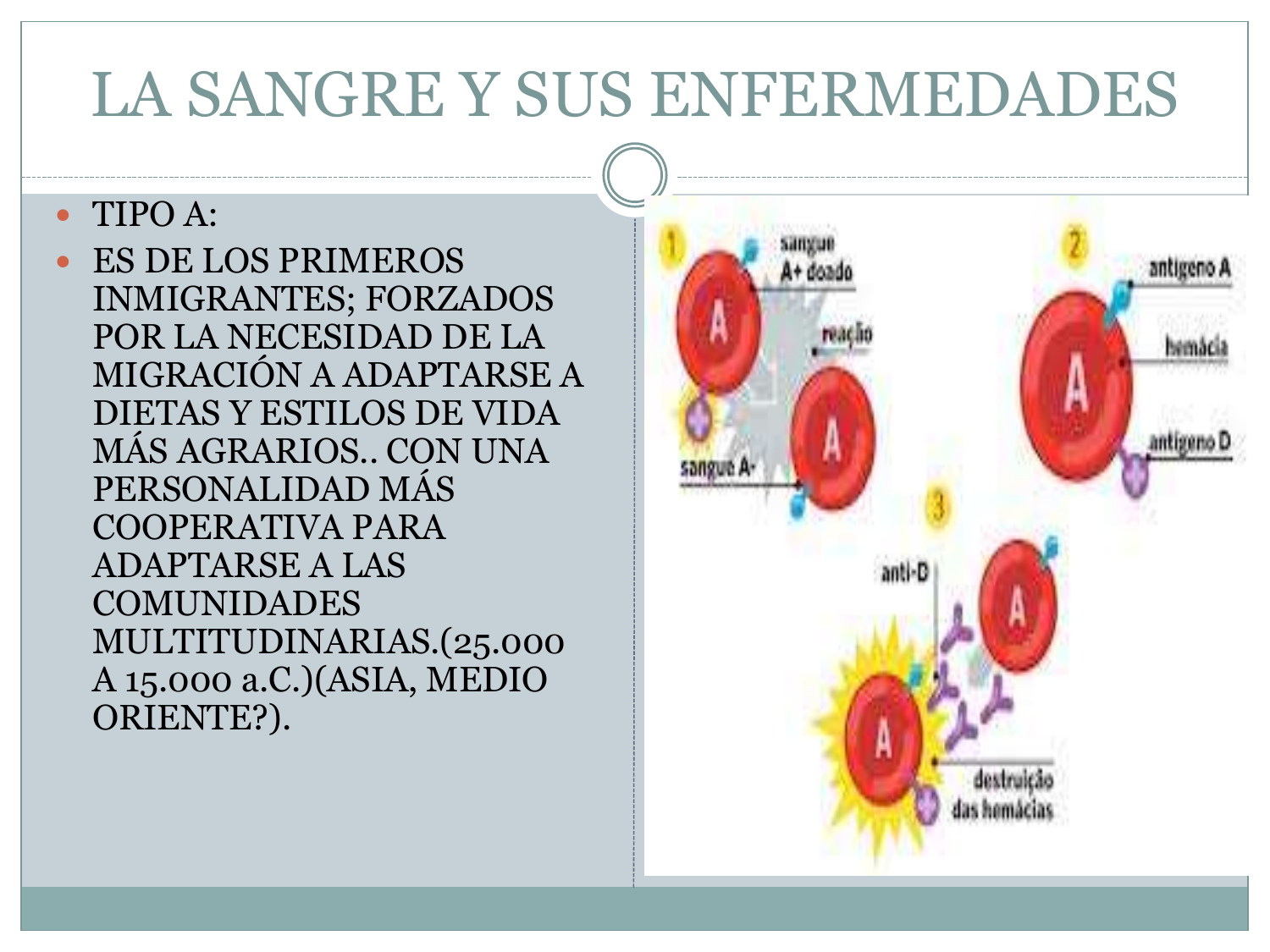#### • TIPO B:

 ES EL DEL ASIMILADOR, ADAPTADO A LOS NUEVOS CLÍMAS Y A LA MEZCLA DE POBLACIONES; REPRESENTA LA BÚSQUEDA DE LA NATURALEZA DE UNA FUERZA MÁS EQUILIBRADA ENTRE LAS TENSIONES DE LA MENTE Y LAS EXIGENCIAS DEL SISTEMA INMUNE (15.000 A 10.000 a.C.) (REGIONES montañosas del HIMALAYA).

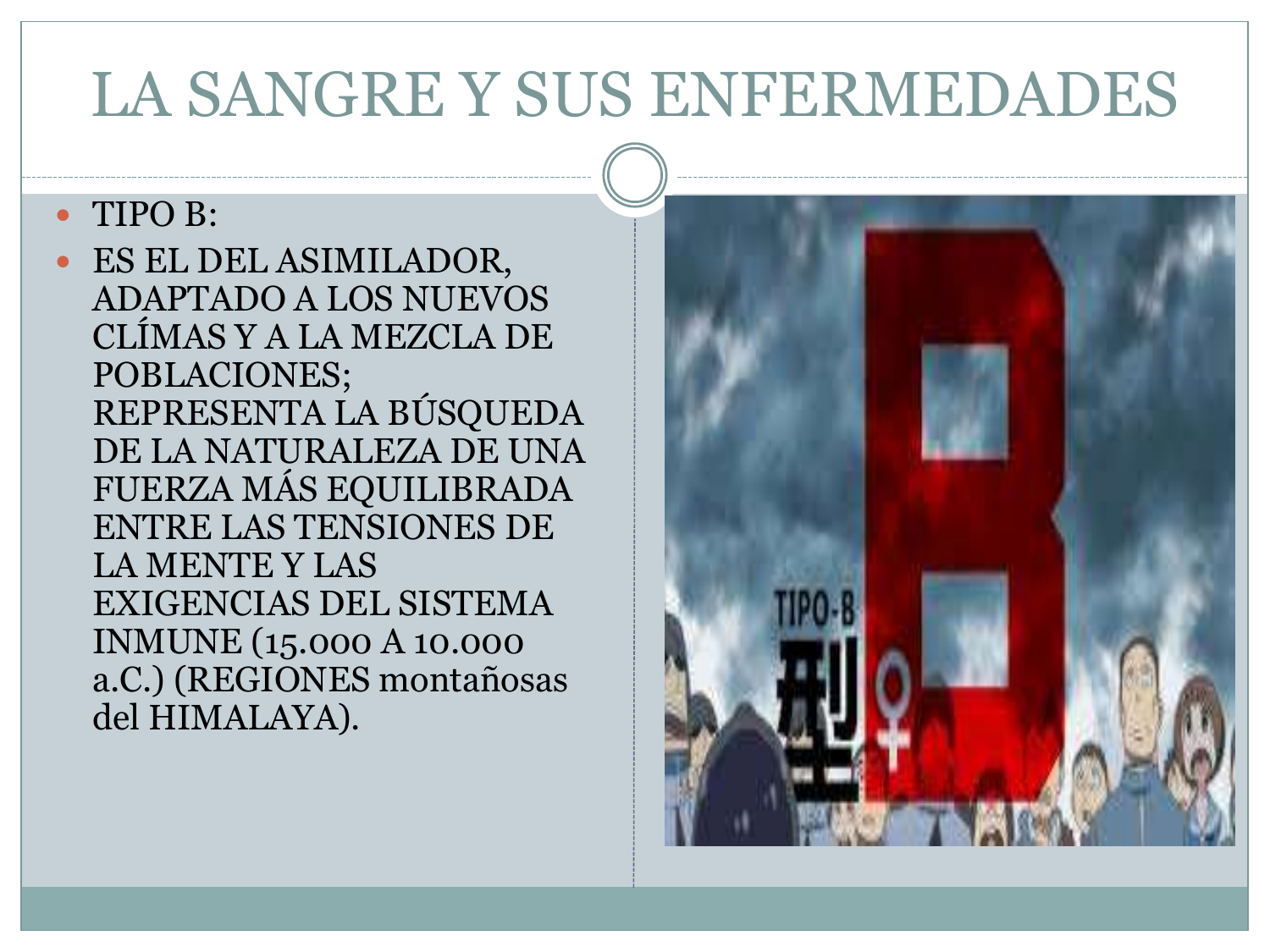#### TIPO AB:

 ES EL RESULTADO DE UNA RARA FUSIÓN ENTRE EL TOLERANTE TIPO A Y EL TIPO B DE ORIGEN BÁRBARO PERO MÁS

EQUILIBRADO.(MEZCLA QUE NACE POR LA INVACIÓN DE LAS ONDAS BÁRBARAS A EL IMPERIO ROMANO)

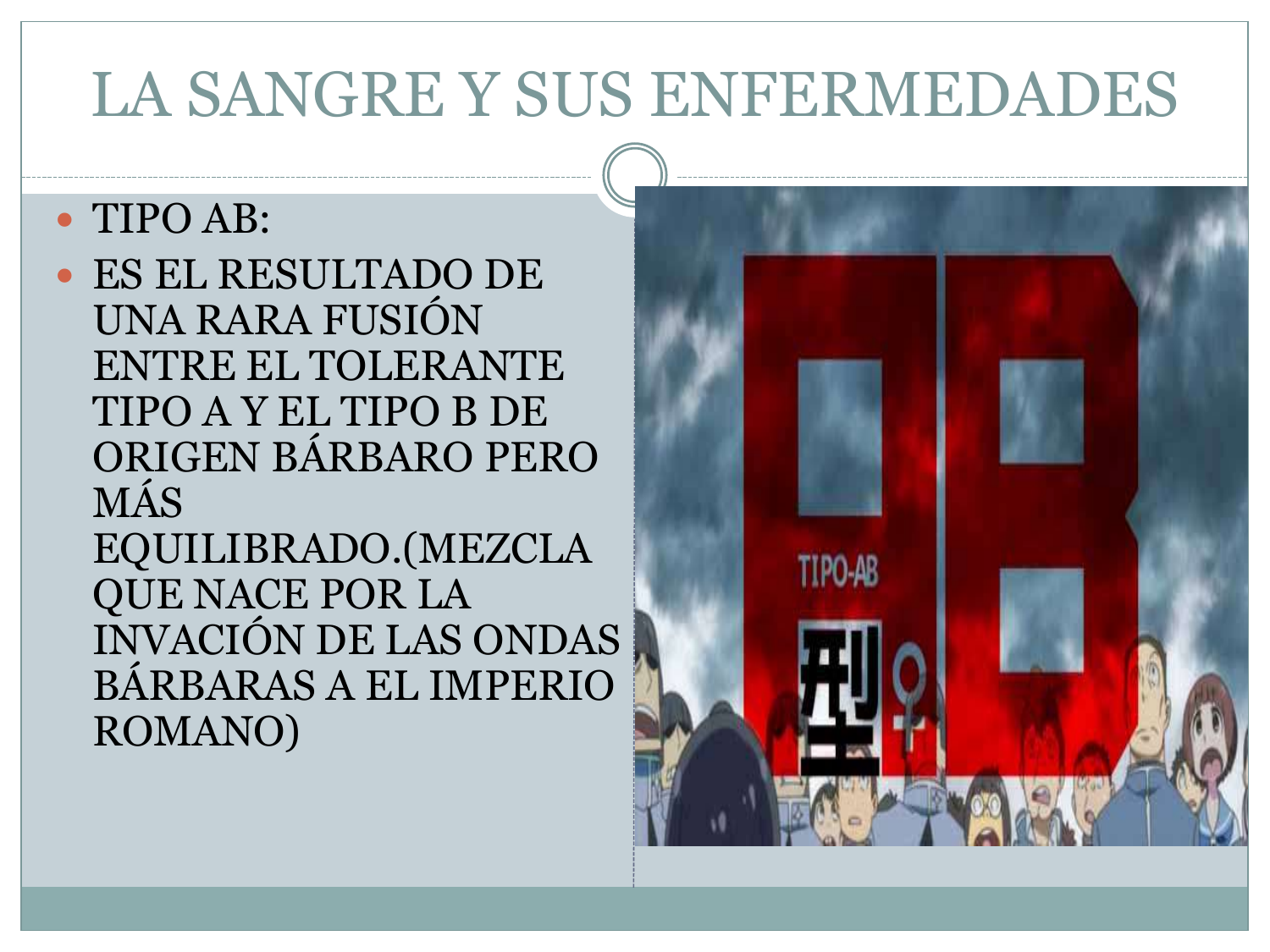- EL SEGUNDO PUNTO DE VISTA DEL ANÁLISIS DE LA SANGRE ES LA CITOLOGIA HEMÁTICA.
- AQUÍ HAY QUE HACER EL RECUENTO DE LOS COMPONENTES DE LA SANGRE.
- LA SANGRE CONTIENE:
- 78% DE AGUA
- 22% SÓLIDOS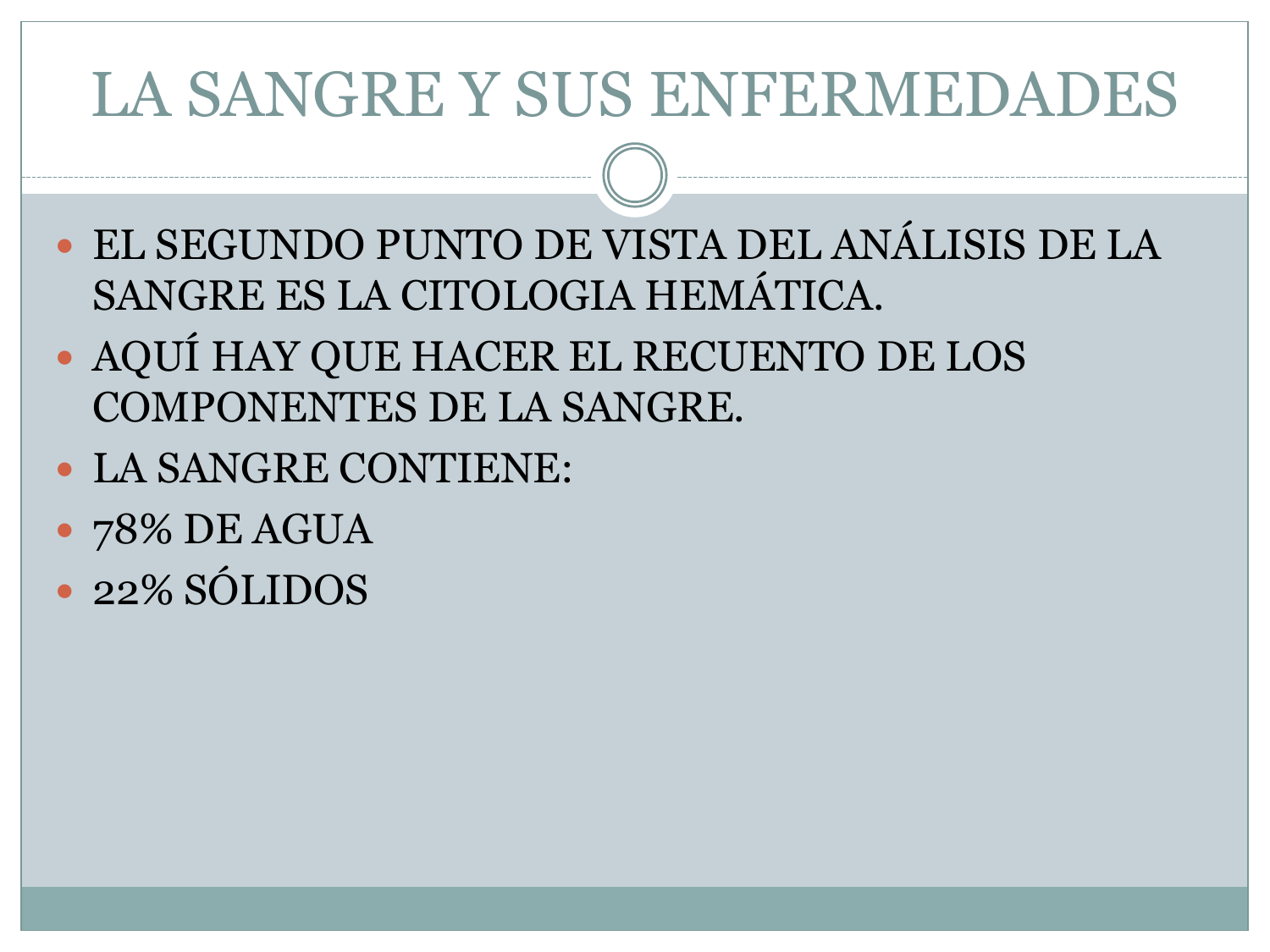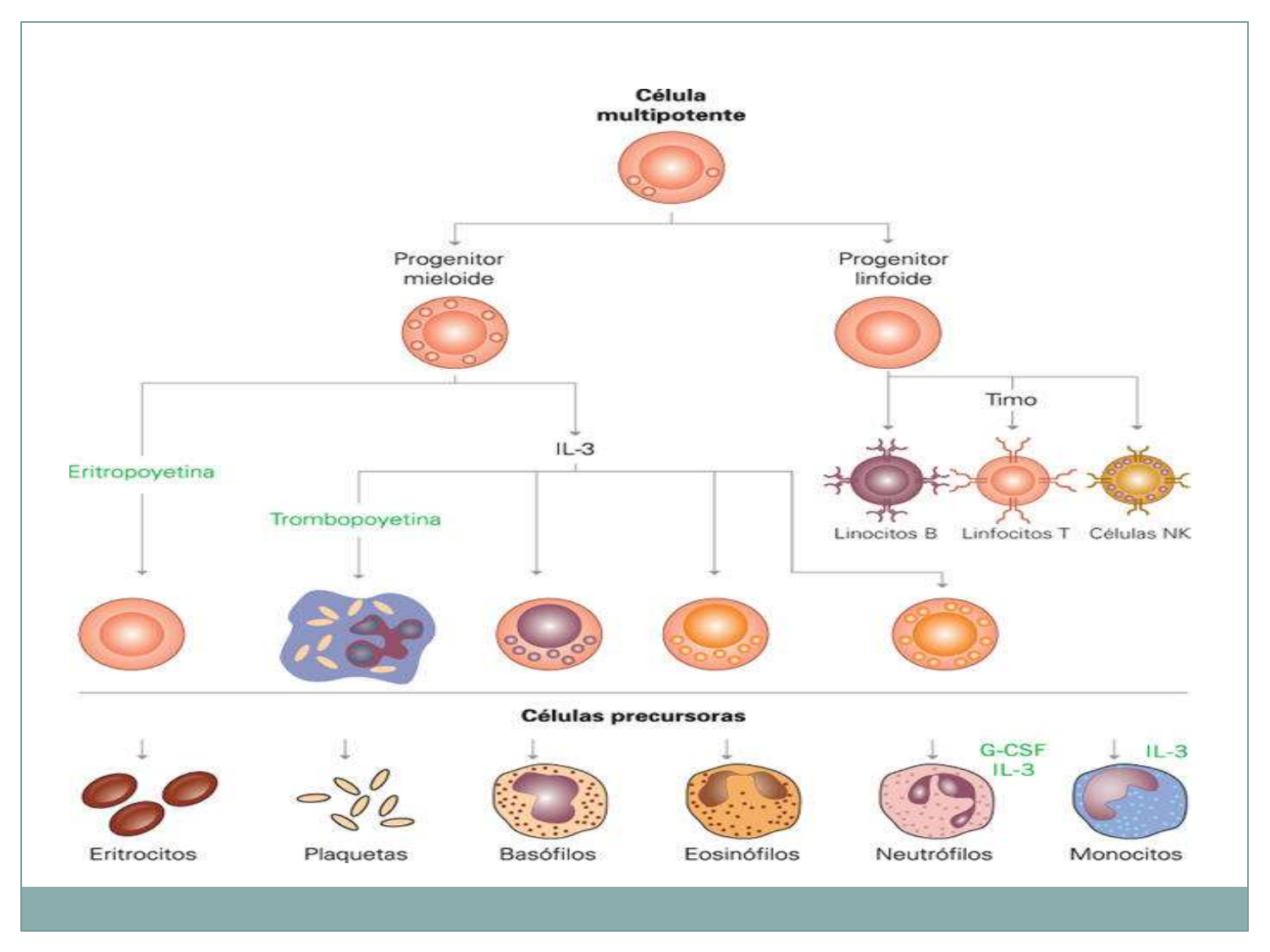- NUMERO DE HEMATÍES
- HEMOGLOBINA
- HEMATOCRITO
- VCM
- HCM
- CMHC
- PLAQUETAS
- VPM
- NUMERO DE LEUCOCITOS
- NÉUTROFILOS
- LINFOCITOS
- EOSINOFILOS
- MONOCITOS
- 4- 5,5 MILLONES/ML
- 12- 16  $g/dl$
- 37-52 %
- $80 99 \text{ fl}$
- $27 32$  pg
- $32 36$  g/dl
- 135 450 miles/ ml
- 9.6 fl
- $4.5 11$  miles /ml
- $4.2 75\%$
- 20.5 51.1  $%$
- $0 1\%$
- $\cdot$  1.7 9.3 %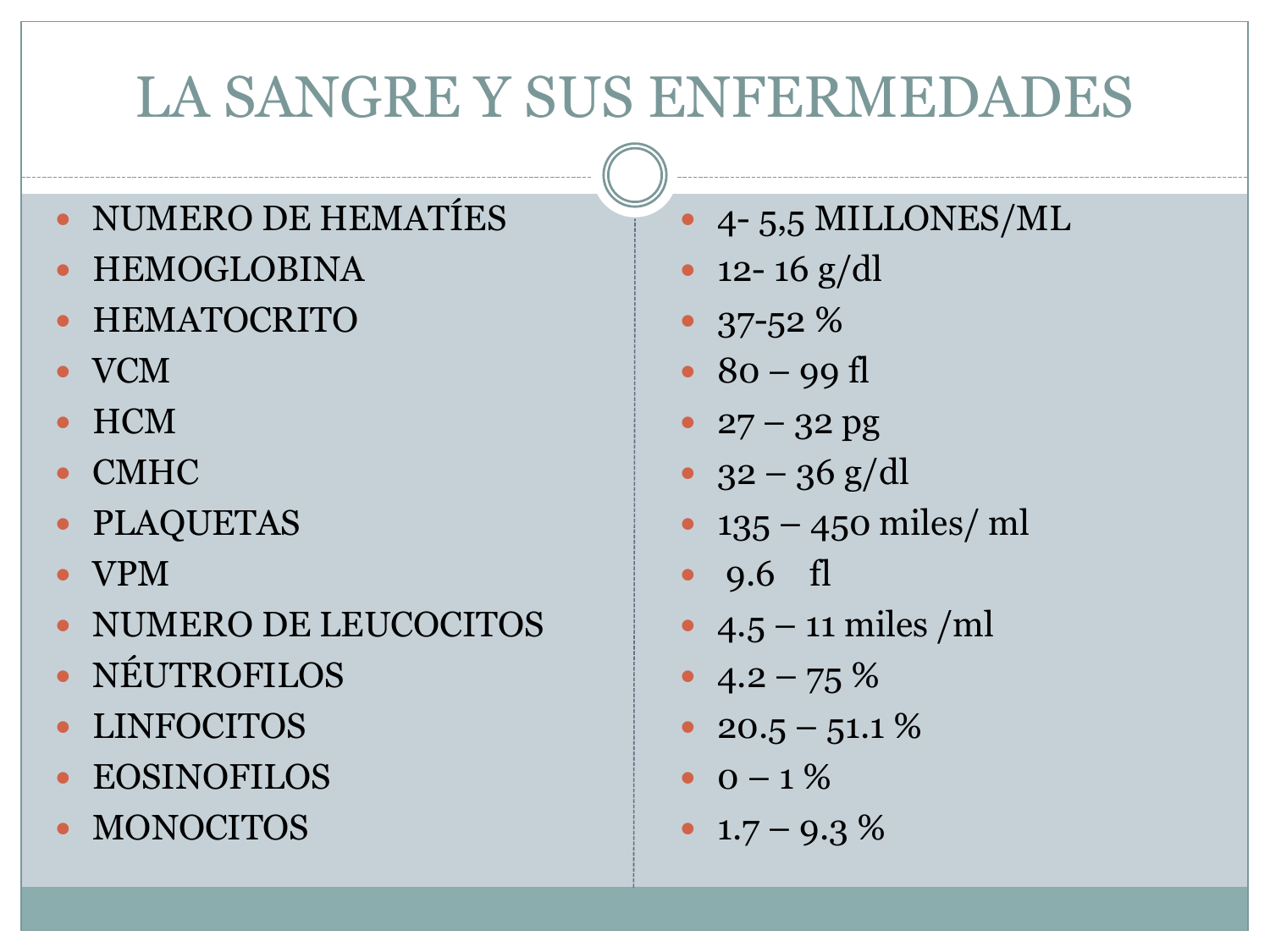- 
- 
- 
- 
- 
- 
- TUMORES RENALES RRO, FALTA DE BAZO.
- O HEPATICOS.

**• HEMATIES. PLAQUETAS.**  AUMENTO AUMENTO EN SITUACIONES DE TUMORES, HEMORRA- • BAJO OXIGENO GIAS, INFECIONES, • POR ESTRÉS, POR INFLAMACIONES, TRAU-• ADROGENOS, POR MAS, FALTA DE HIE-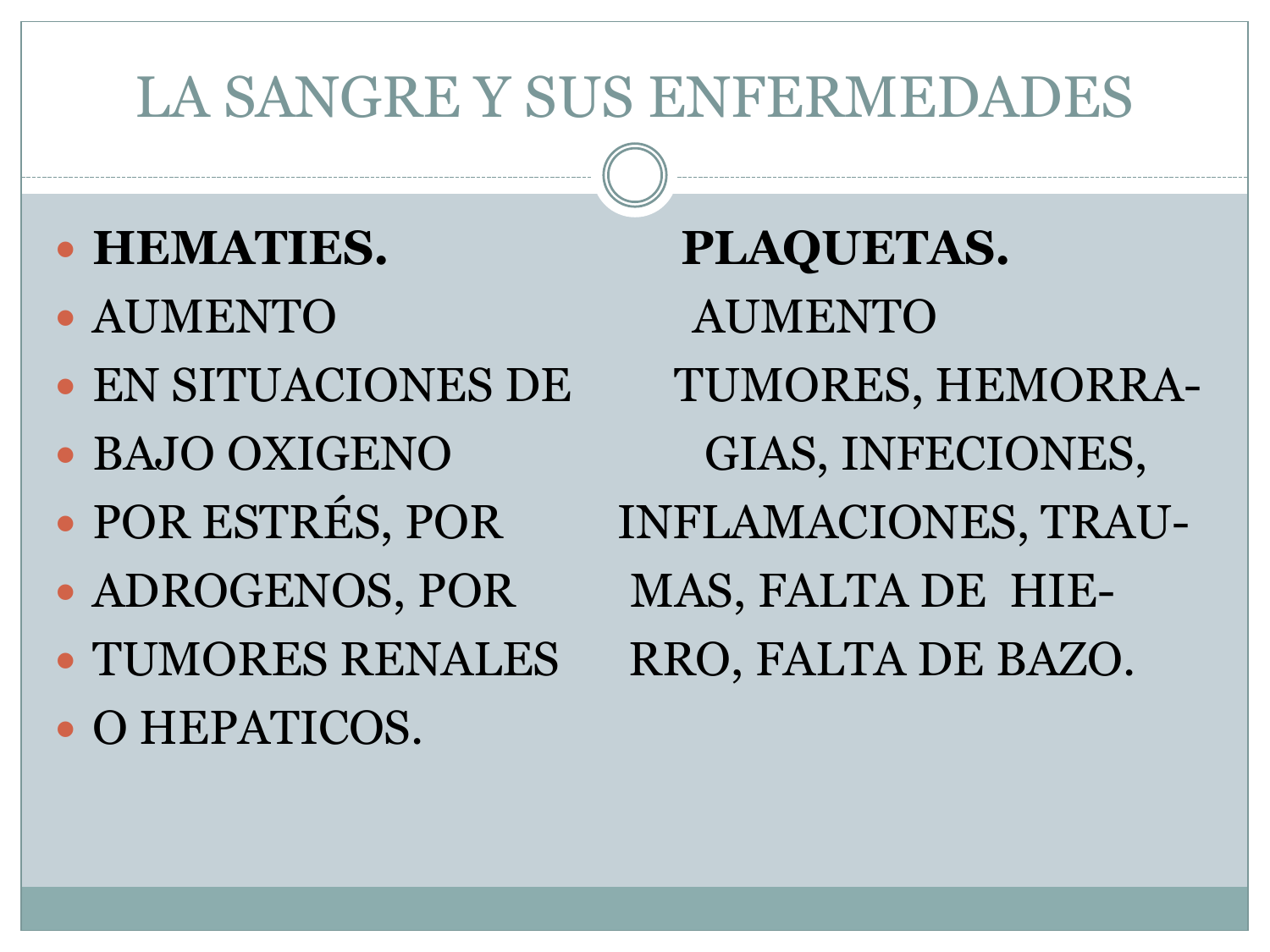- **HEMATIES. PLAQUETAS.**
- DISMINUYEN DISMINUYEN
- 

• EN ANEMIAS EN ENFERMEDADES QUE AFECTEN A LA MEDULA OSEA, INFE- CCIONES POR FARMA- COS.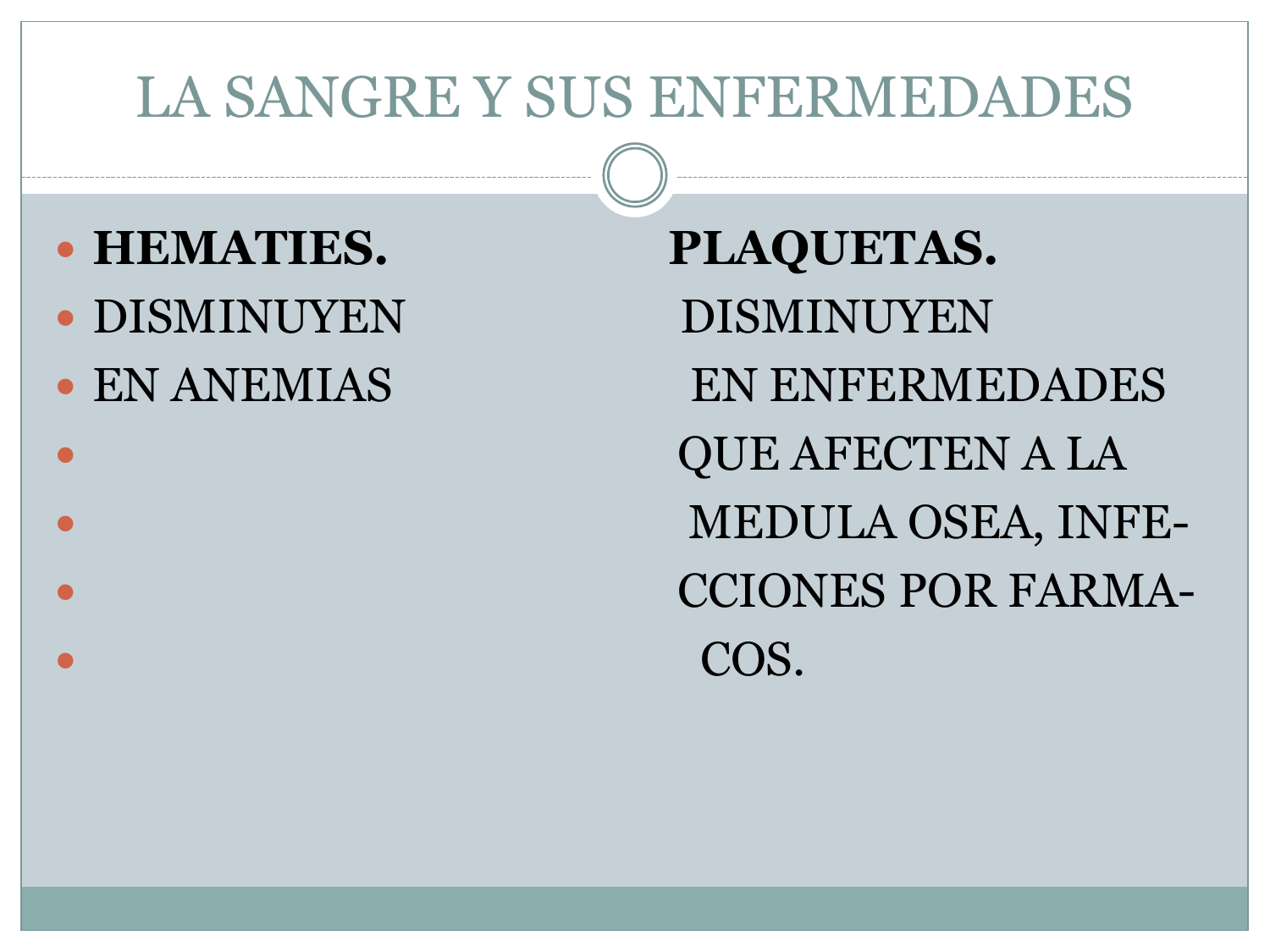- EL HEMATÍE LLEVA HEMOGLOBINA
- LA HEMOGLOBINA ESTÁ FORMADA POR HIERRO, GRUPO HEM Y GLOBINA
- SI FALTA ALGUNO DE LOS COMPONENTES PARA FORMAR LOS HEMATÍES DISMINUYE EL NÚMERO Y SE HABLA DE ANEMIA.
- EL VCM DEFINE EL TAMAÑO DE LOS HEMATÍES
- SEGÚN EL VCM SE HABLA DE ANEMIAS MICROCÍTICAS, MACROCITICAS Y NORMOCITICAS.
- LA ANEMIA PRODUCIDA POR DEFICIT DE HIERRO ES UNA ANEMIA MICROCÍTICA.
- LA ANEMIA POR DEFICIT DE ÁCIDO FÓLICO O VTAMINA B 12 ES UNA ANEMIA MACROCÍTICA.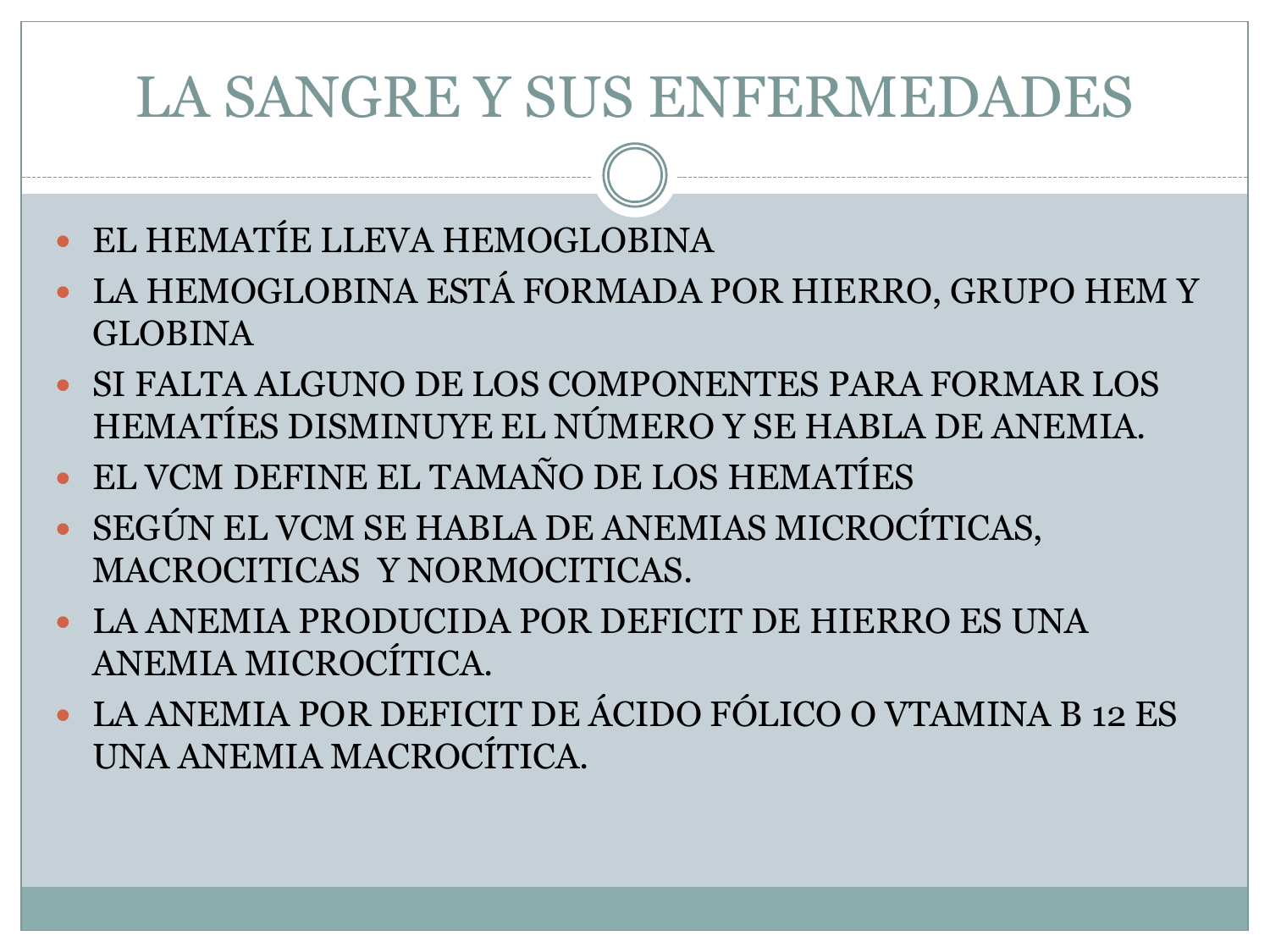- LA ANEMIA FERROPÉNICA SE DEBE A LA FALTA DE HIERRO.
- ES MUY COMÚN EN MUJERES (POR PERDIDAS DE SANGRE MENSTRUALES O EN EL EMBARAZO- PARTO).
- ES UNA ANEMIA MICROCÍTICA (VCM BAJO) E HIPOCROMA (POCO COLOR DEL HEMATÍE POR FALTA DE HIERRO.
- TX APORTE DE HIERRO (SULFATO FERROSO, FUMARATO FERROSO ETC.) MEDICAMENTOS HOMEOPÁTICOS: FERRUM MET. FERRUM ACETICUM, FERRUM PHOSPHORICUM, PICRICUM AC., CALCAREA CARB., CHINA., CALCAREA ACETICA, OLEUM JECORIS ASELI.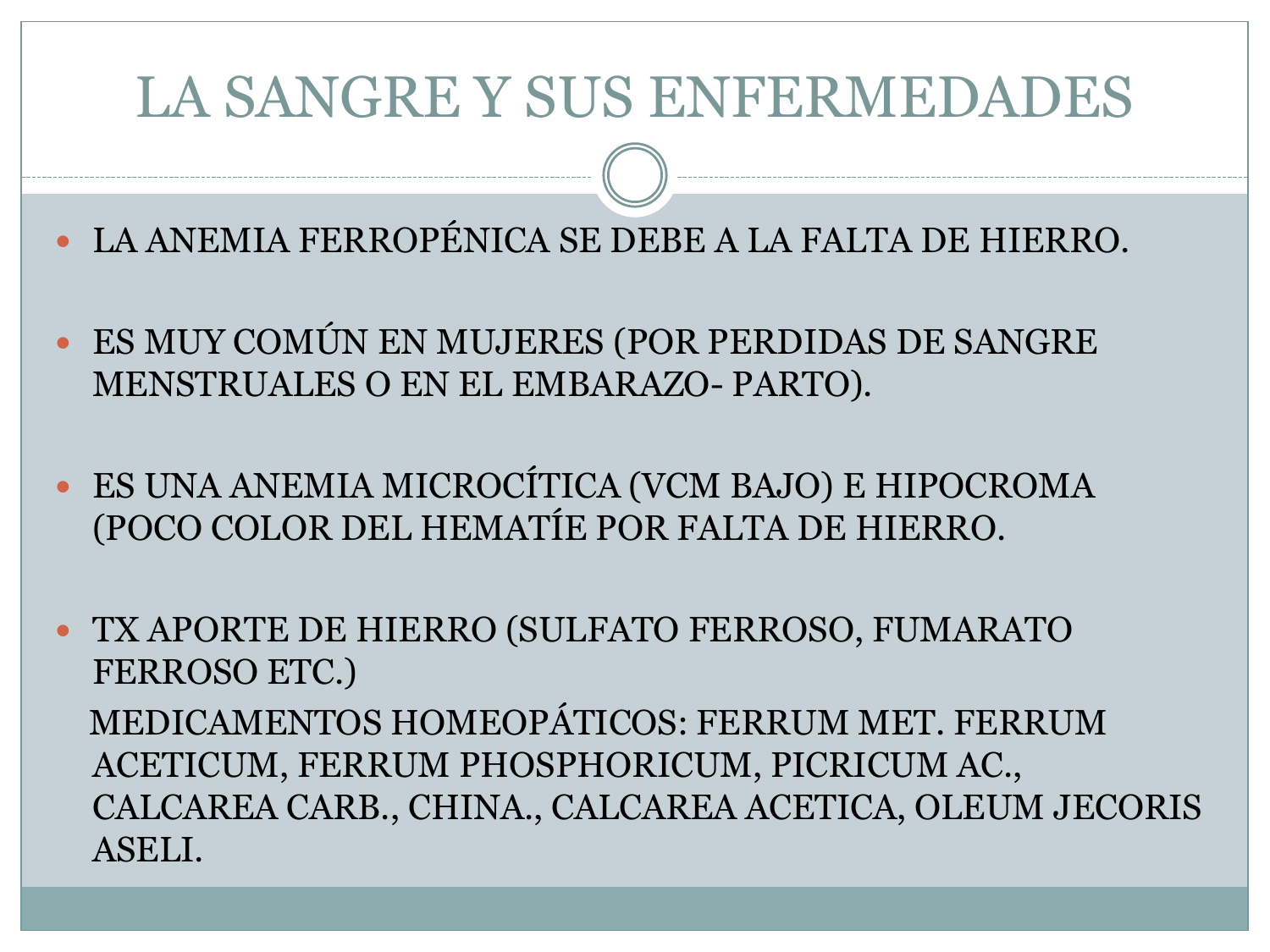- LA ANEMIA MEGALOBLASTICA ES UNA ANEMIA MACROCÍTICA, INCLUYE ANEMIA POR DÉFICIT DE VITAMINA B12 Y DÉFICIT DE ÁCIDO FÓLICO. (VCM > 100 ).
- EL TX ES EL APORTE DE VITAMINA B 12 O ÁCIDO FÓLICO SEGÚN CORRESPONDA.
- EN LOS VEGETARIANOS ESTRICTOS ES FRECUENTE EL DÉFICIT DE VITAMINA B 12.
- ALIMENTOS RICOS EN VITAMINA B 12 HIGADO
- EL ÁCIDO FÓLICO ES ÚTIL DURANTE EL EMBARAZO PARA EVITAR MALFORMACIONES EN EL FETO; LOS ALIMETOS RICOS EN ÁCIDO FÓLICO SON: LA LECHE Y LOS HUEVOS, LAS VERDURAS, LAS LEGUMBRES. LAS LEVADURAS, LOS FRUTOS SECOS.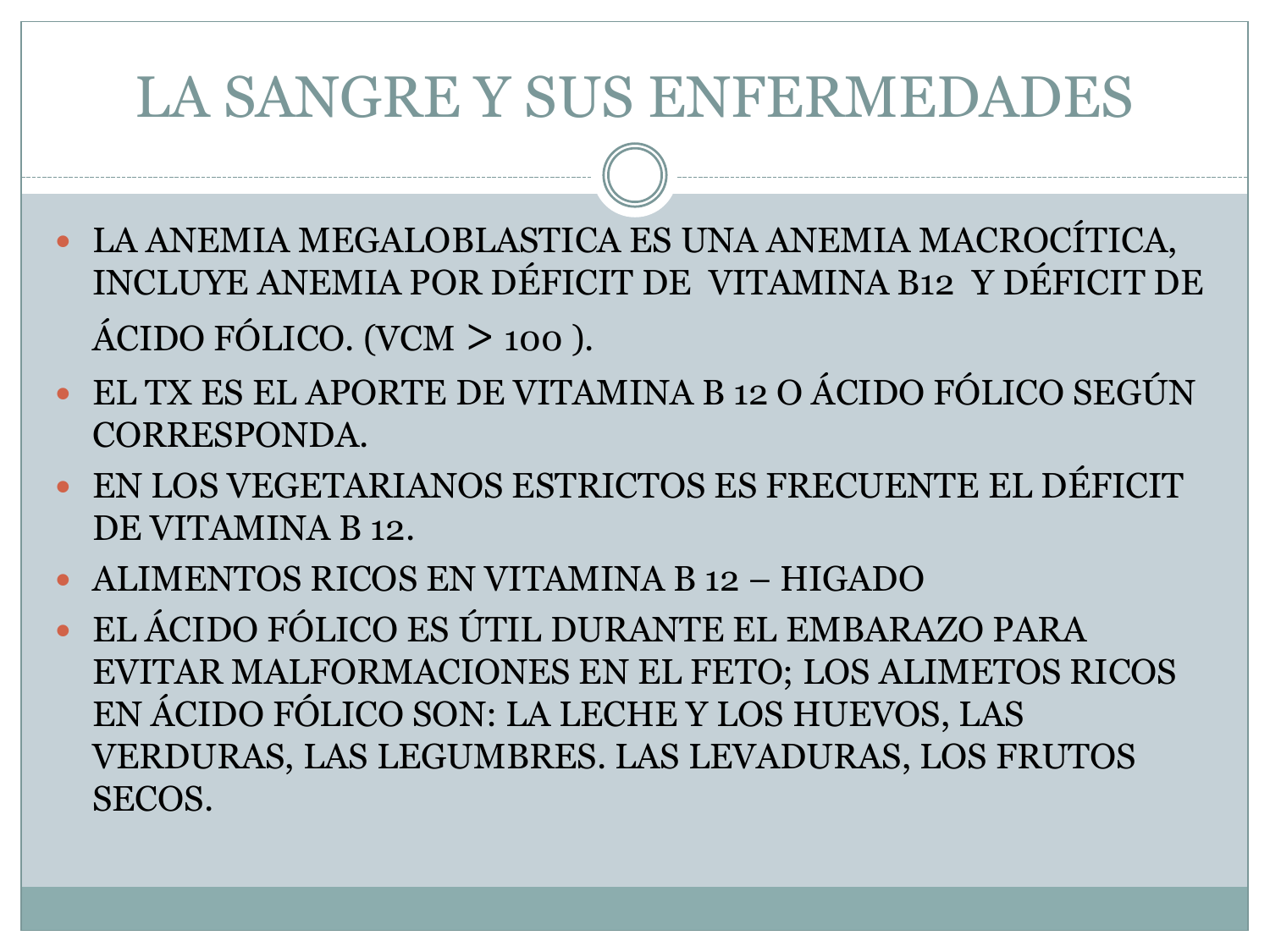- LA HEMÓLISIS ES LA DESTRUCCIÓN DE LOS HEMATÍES.
- LAS ANEMIAS HEMOLÍTICAS PUEDEN SER CONGÉNITAS O ADQUIRIDAS.
- LA TALASEMIA SE DEBE A UN DEFECTO EN LA PRODUCCIÓN DE LA HEMOGLOBINA.
- LA ANEMIA DE CÉLULAS FALCIFORMES SE DEBE A UNA ANOMALÍA EN LA HEMOGLOBINA. ES MÁS FRECUENTE EN INDIVIDUOS DE RAZA NEGRA.
- LOS SÍNTOMAS DE LA HEMÓLISIS SON: LA ANEMIA, LA TINCIÓN AMARILLA DE LA PIEL, LAS ORINAS OSCURAS Y EL BAZO GRANDE.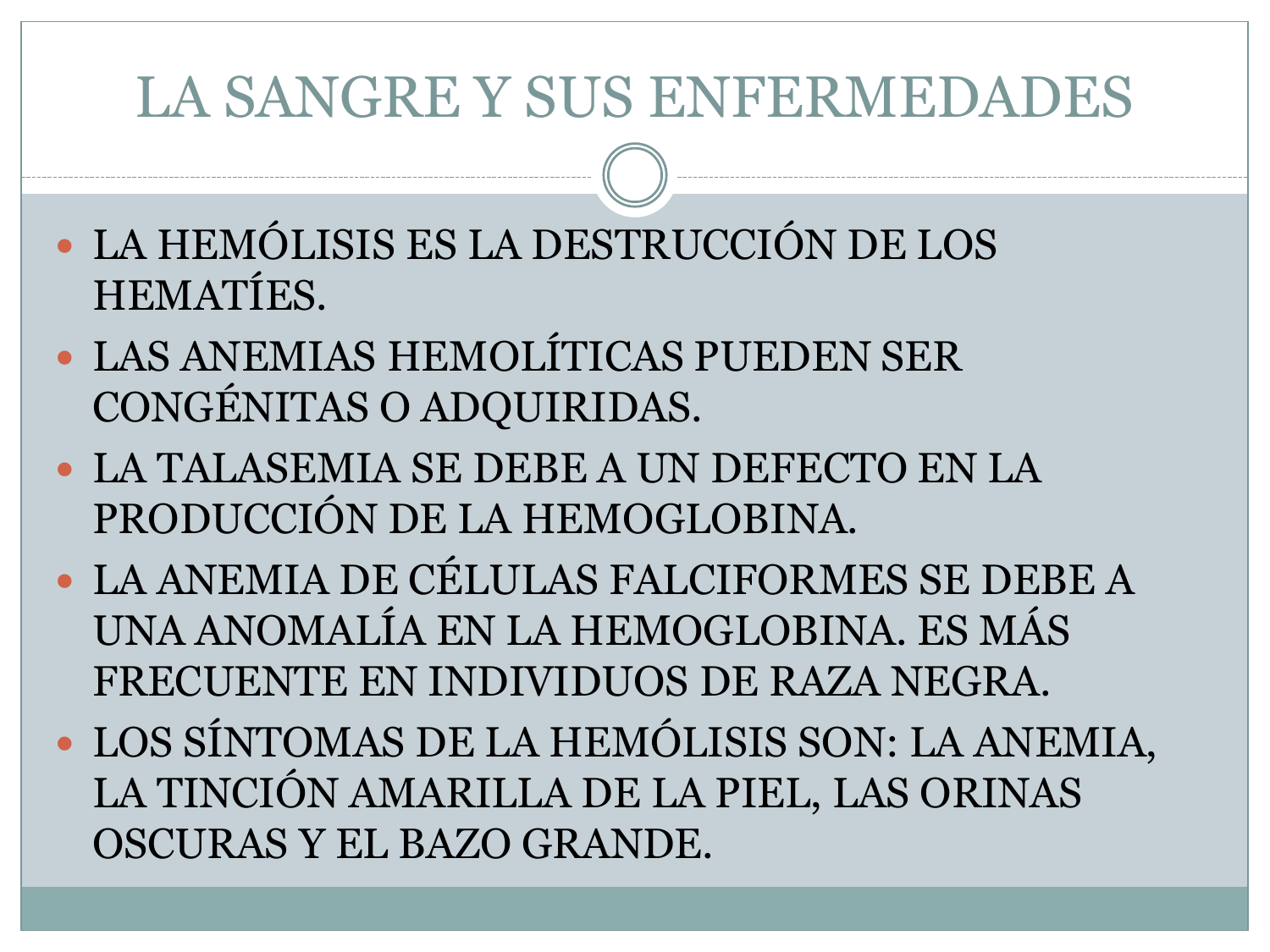| <b>Neutrofilos</b>                                                                                                          | Eosinófilos                                                                                                     | <b>Basófilos</b>                                                                      | <b>Monocitos</b>                                                                                  | <b>Linfocitos</b>                                                                        |
|-----------------------------------------------------------------------------------------------------------------------------|-----------------------------------------------------------------------------------------------------------------|---------------------------------------------------------------------------------------|---------------------------------------------------------------------------------------------------|------------------------------------------------------------------------------------------|
| Aumento en<br><i>infecciones</i><br>por fármacos,<br>por tumores,<br>por estrés,<br>por trauma-<br>tismos<br>(Neutrofilia). | Aumento en<br>alergias, alte-<br>raciones<br>endocrinas,<br>infecciones<br>por parásitos,<br>por picadu-<br>ras | Aumento en<br>sindromes<br>mieloprolife-<br>rativos, en<br>alteraciones<br>tiroideas. | Aumento en<br>infecciones.<br>tumores de la<br>sangre, enfer-<br>medades reu-<br>matológi-<br>cas | Aumento en<br>infecciones.<br>por fármacos<br>en linfomas,<br>en leuce-<br>mia           |
| Disminuyen<br>en infeccio-<br>nes, en hipe-<br>resplenismo<br>(bazo<br>grande)<br>(Neutropenia).                            | <b>Disminuyen</b><br>en fiebre<br>tifoidea o<br>brucelosis.                                                     | Disminuyen<br>en el hiperti-<br>roidismo, por<br>tratamiento<br>con heparina.         | Disminuyen<br>en infeccio-<br>nes bacteria-<br>nas, trata-<br>miento con<br>esteroides            | <b>Disminuyen</b><br>por radiacio-<br>nes, quimio-<br>terapia,<br>inmunodefi-<br>ciencia |

35,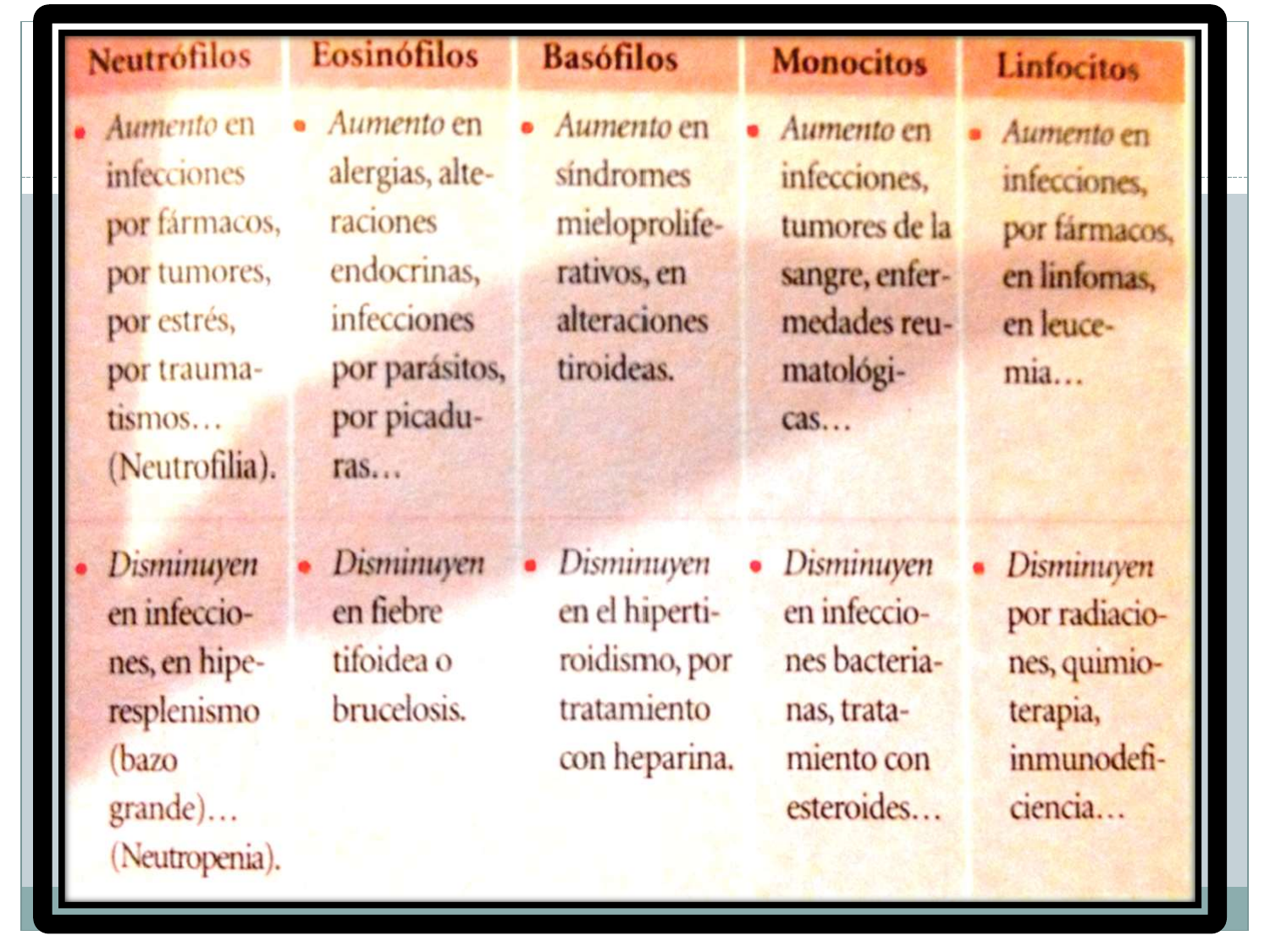- LOS SINDROMES MIELODISPLÁSICOS SE PRODUCEN POR MUTACIONES DE LA CÉLULA MADRE DE LA SERIE BLANCA.
- SON PROCESOS MÁS FRECUENTES EN LA EDAD AVANZADA.
- NO EXISTE TRATAMIENTO CURATIVO, SÓLO EL TRANSPLANTE DE MÉDULA.
- SIN EMBARGO EN HOMEOPATÍA TENEMOS ALGUNOS MEDICAMENTOS COMO MÉDULA ÓSEA, CELULAS INDIFERENCIADAS, CELULAS DEL CORDON ÚMBILICAL, ETC.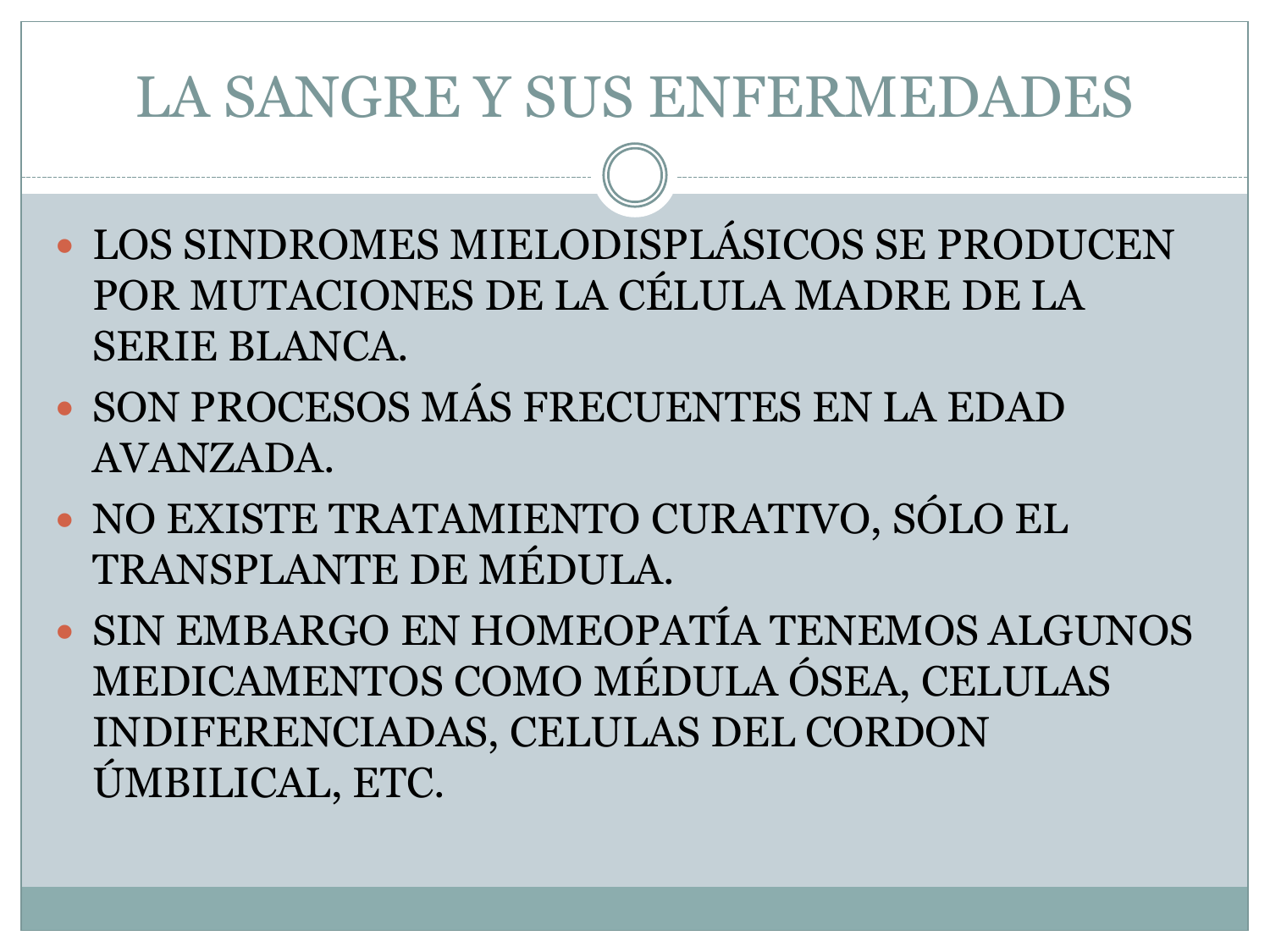- LAS LEUCEMÍAS SON TUMORES MALIGNOS DE LOS LEUCOCITOS Y SUS PRECURSORES EN LA MÉDULA ÓSEA.
- LAS LEUCEMIAS AGUDAS SE CARACTERIZAN POR PREDOMINIO DE LAS CÉLULAS PRECURSORAS DE LOS LUCOCITOS (BLASTOS).
- LAS LEUCEMIAS AGUDAS PUEDEN SER MIELOBLASTICAS O LINFOBLASTICAS.
- LAS LEUCEMIAS LINFÁTICA CRÓNICA ES DE CAUSA DESCONOCIDA. PREDOMINA EN ANCIANOS. SU SÍNTOMA FUNDAMENTAL ES LA DISMINUCIÓN DE LA RESPUESTA INMUNITARIA.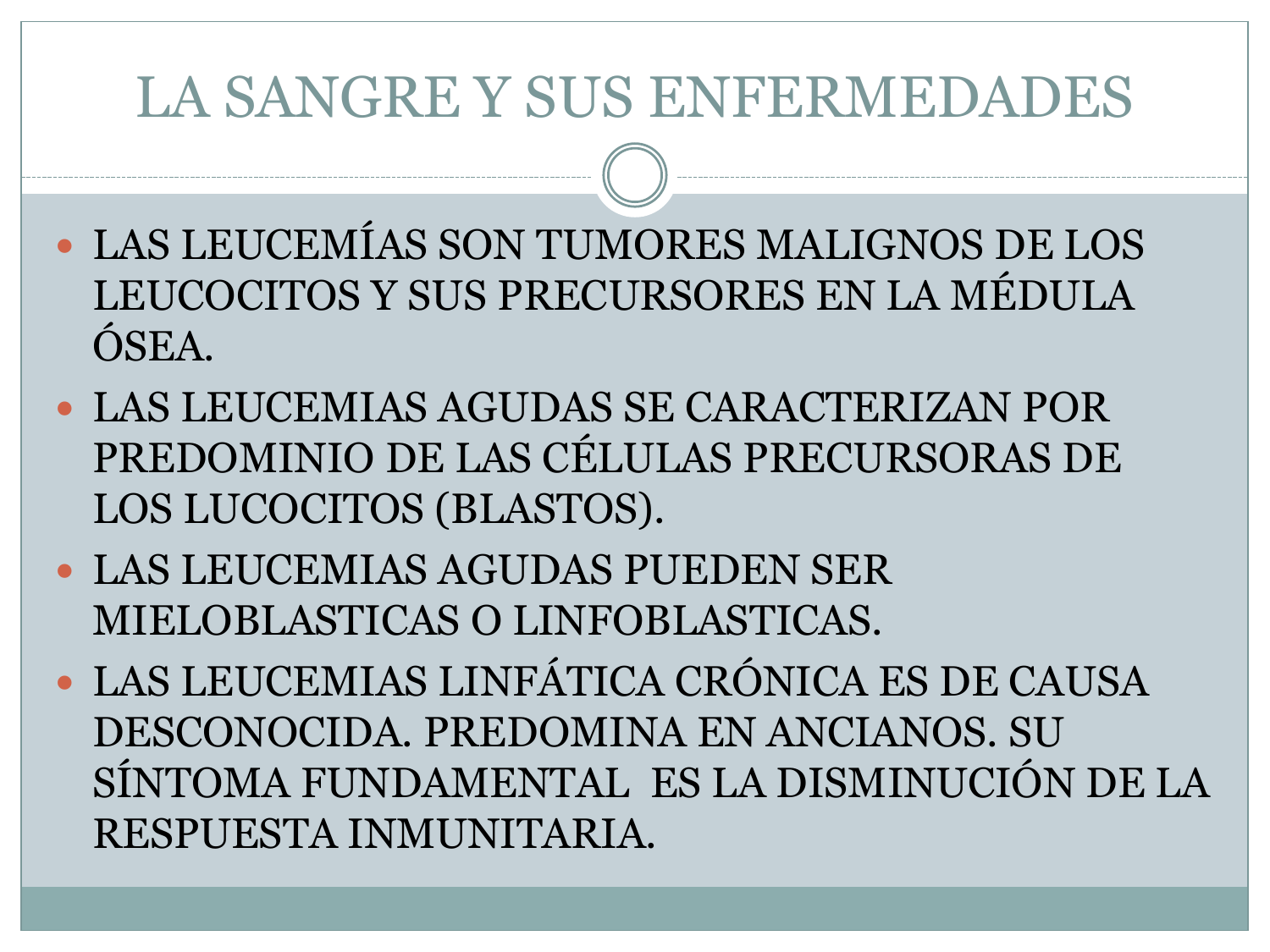- ASÍ PODEMOS SEGUIR DESCRIBIENDO MAS Y MÁS PADECIMIENTOS DE LA SANGRE SOLO POR MENCIONAR ALGUNOS MÁS:
- POLICITEMIA VERA.
- TROMBOCITEMIA ESENCIAL ( PLAQUETAS ++).
- LINFOMAS (HODGKIN Y NO- HODGKIN). TX. RADIOTERAPIA, QUIMIOTERAPIA O AMBOS; EN HOMEOPATIA TENEMOS GRANDES MEDICAMENTOS UNO DE ELLOS ACONITUM LYCOTONUM ETCETERA ETC.